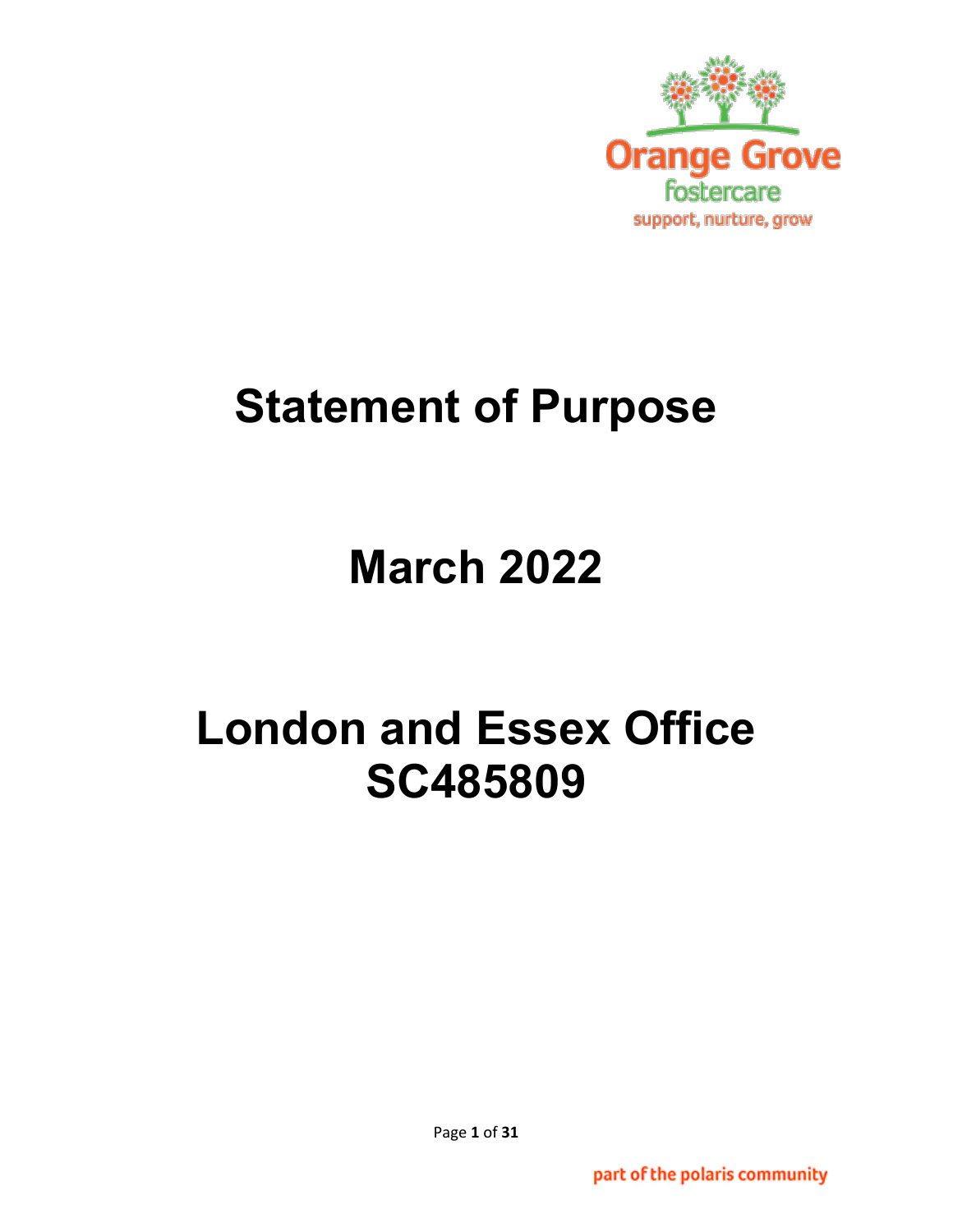# **CONTENTS**

| Section 1  | Introduction                                   | Page 3  |
|------------|------------------------------------------------|---------|
| Section 2  | <b>Equality and Diversity</b>                  | Page 3  |
| Section 3  | Aims and Objectives                            | Page 4  |
| Section 4  | <b>Status and Constitution</b>                 | Page 5  |
| Section 5  | <b>Company Meetings</b>                        | Page 5  |
| Section 6  | <b>Management Structure</b>                    | Page 6  |
| Section 7  | <b>Team Structure</b>                          | Page 8  |
| Section 8  | <b>Standards of Care and Mission Statement</b> | Page 10 |
| Section 9  | <b>Service Provision</b>                       | Page 11 |
| Section 10 | Behaviour - Understanding and Support          | Page 13 |
| Section 11 | <b>Recruitment Assessment and Approval</b>     | Page 14 |
| Section 12 | <b>Training and Development</b>                | Page 19 |
| Section 13 | Supporting Foster Carers to Care for Children  | Page 20 |
| Section 14 | <b>Supporting Children and Young People</b>    | Page 22 |
| Section 15 | <b>Statistical Information</b>                 | Page 23 |
| Section 16 | Outcomes                                       | Page 24 |
| Section 17 | <b>Quality Assurance</b>                       | Page 24 |
| Section 18 | <b>Complaints and Compliments</b>              | Page 25 |
| Section 19 | <b>Contact Details</b>                         | Page 32 |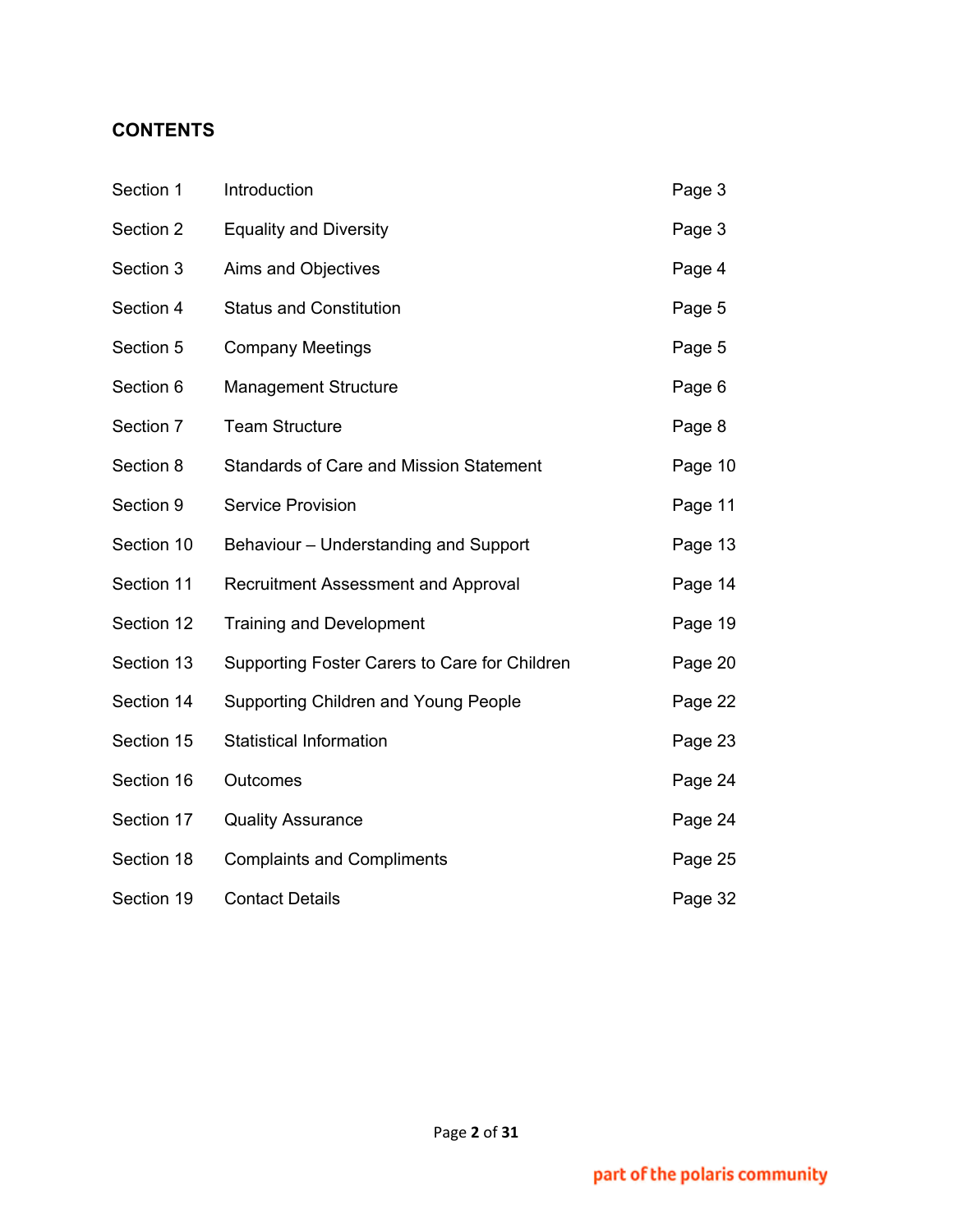# **Section 1 Introduction**

This document sets out the Statement of Purpose of Orange Grove Fostercare.

It relates to the operations of Orange Grove Fostercare as a national Independent Fostering Provider and specifically to the London and Essex Office.

This Statement of Purpose has been developed in accordance with appropriate statute law and regulations, including:

- **Care Standards Act 2000**
- **Fostering Services National Minimum Standards 2011**
- **Fostering Services (England) Regulations 2011**
- **The Children Act 1989 Guidance and Regulations Volume 4 : Fostering Services**
- **The Care Planning, Placement and Case Review and Fostering Services (Miscellaneous** Amendments) Regulations 2013.

Orange Grove Foster Care's Statement of Purpose provides a range of information, which is intended for a wide audience including:

- **Crange Grove Fostercare Staff**
- **EX Foster Carers and Prospective Foster Carers**
- **Children and young people who are placed with Orange Grove Fostercare**
- **Local Authorities who place or are considering placing children and young people with** Orange Grove Foster Carers
- **Colleagues from other Social Care Agencies**
- *\** The General Public.

This Statement of Purpose is reviewed and updated frequently by the Management Team and Registered Managers in respect of local information.

### **Section 2 Equality and Diversity**

Orange Grove Fostercare is committed to equality of opportunity and encourages applicants from all sectors of the community.

Our vision places equality at the heart of our approach to policy making, service delivery and employment. We are committed to identifying, understanding and eliminating barriers that prevent access to services, information and employment.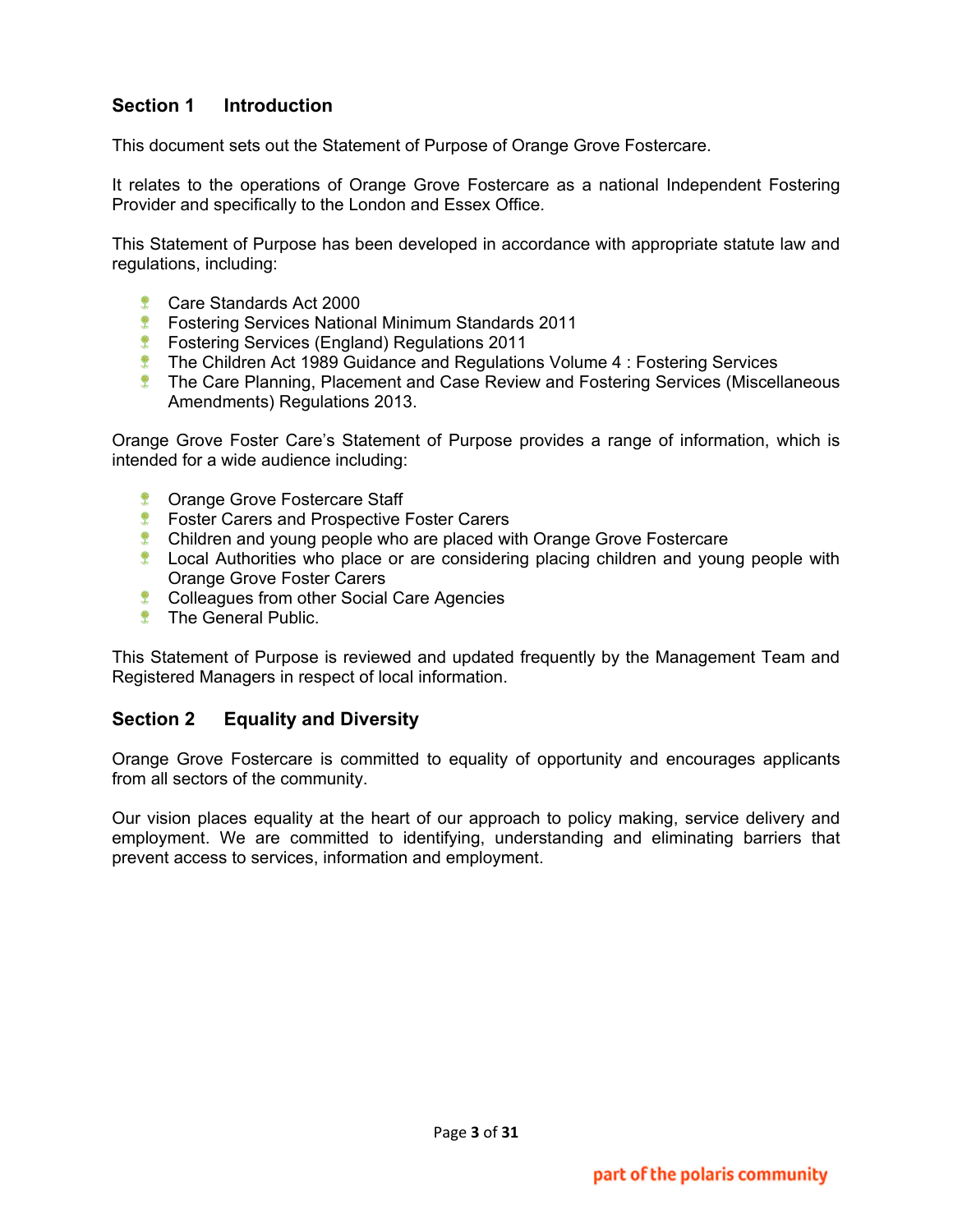# **Section 3 Aims and Objectives**

## **3.1 Aims**

Orange Grove Fostercare is a leading national Independent Fostering Service Provider. We are recognised as a first choice provider of excellent family placements. We share a set of common principles, which guide our work with children and young people and their Foster Carers. Our success is based on our commitment to providing extensive support to carers and the value we place upon working in partnership.

We aim to achieve respect for and promotion of the racial, cultural, religious and linguistic backgrounds of children and young people, having consideration to gender, sexuality and any disability of fostered children and young people, when making placement decisions.

## **3.2 Objectives**

- To provide a responsive, supportive and professional 24 hour service for Foster Carers, children / young people and local authorities.
- **The I** To deliver foster care placements that ensure young people, who are looked after by local authorities, receive a stable and consistent experience of safe, warm and caring family life with skilled and trained foster carers.
- **To ensure that high quality care, in a family setting, is provided for children and young** people, through supportive foster homes where the needs of every child is central.
- **To deliver foster care placements that promote a child centred approach and encourage** every child to maximise their potential.
- $\ddot{\bullet}$  To ensure that the child's welfare is paramount in all our decisions.
- $\ddot{\mathbf{r}}$  To provide an extensive support service to our carers in the knowledge that this has a direct bearing on successful placement outcomes.
- $\ddot{\ddot{\mathbf{x}}}$  To ensure careful matching of a child's needs and wishes with the skills, experience and qualities of our foster carers.
- To recruit and retain Foster Carers from diverse backgrounds and thereby ensuring a choice of appropriate placement options for children and young people.
- **The ensure that cultural and diversity needs of every child and young person placed with our** Foster Carers are met.
- To promote the educational achievements of young people and thereby enabling them to benefit from a range of educational opportunities.
- **To enable young people to pursue interests and hobbies and participate in a range of** activities.
- **To promote a healthy lifestyle.**
- **To ensure that every child's emotional and physical health needs are met.**
- **To promote contact, as appropriate, with birth family and significant others, for every** fostered child and young person, during their foster placement.
- $\ddot{\ddot{\mathbf{r}}}$  To provide an inclusive partnership approach which embraces children and young people, their families, Foster Carers and local authorities.
- $\bullet$  To provide a commitment to the ongoing learning, training and professional developments of Foster Carers and staff.
- To ensure Foster Carers undertaking parent and child placements receive relevant training and understand the specific needs, requirements and specialism of these placements.
- **To provide a training programme for Foster Carers.**
- $\ddot{\mathbf{r}}$  To constantly deliver best value and pursue continual improvement in all areas.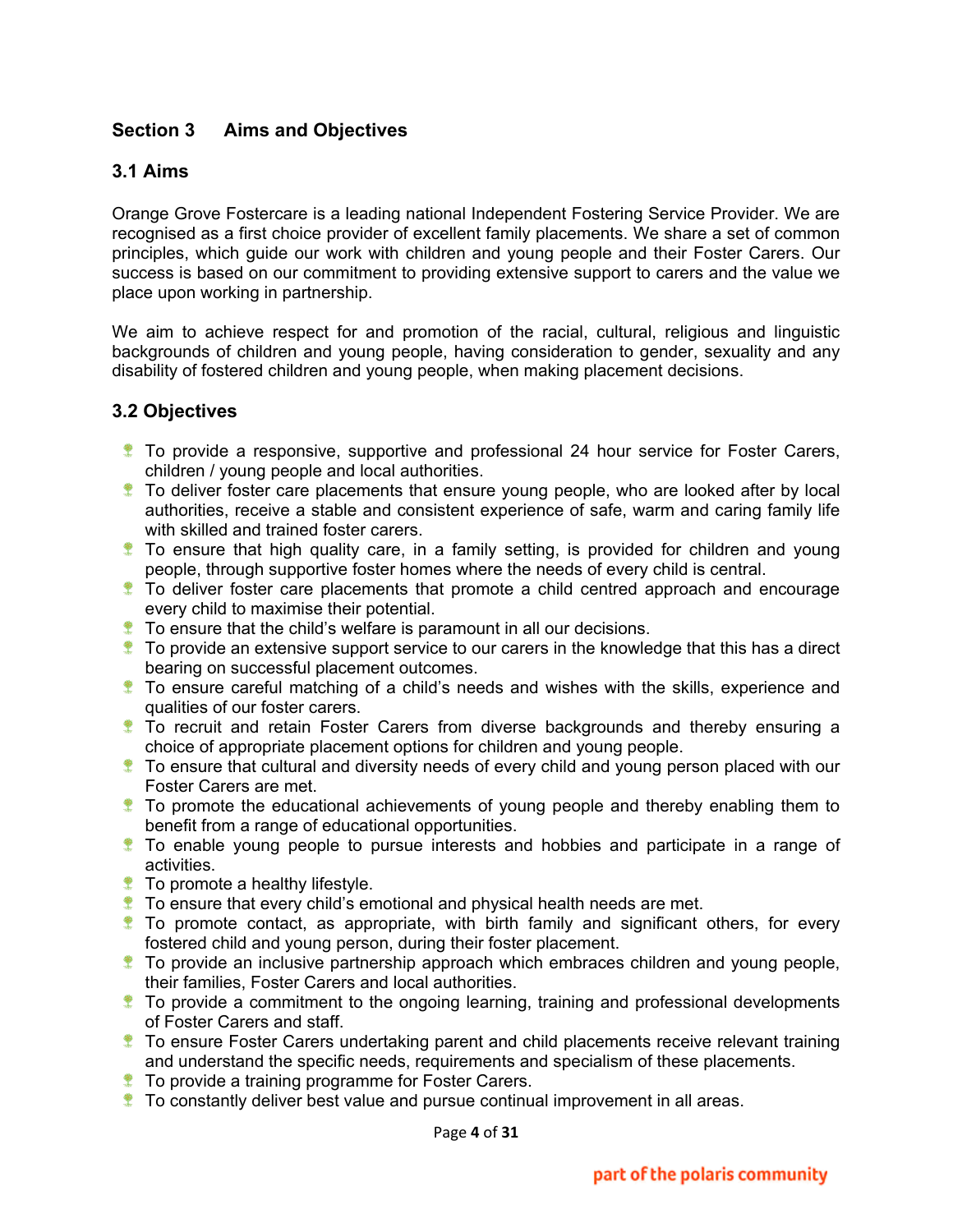# **Section 4 Status and Constitution**

Orange Grove Fostercare is an Independent Fostering Provider established in 1996, since which time it has grown organically to be a successful and leading national provider of high quality fostering services, for children and young people through supportive foster placements where the needs of every child is central.

In 2009 Orange Grove Fostercare was purchased by Hillcrest Care Ltd. In 2013 share ownership of Hillcrest was reorganised to Sovereign Capital. In June 2014 Orange Grove became 2 regions, north and south and offices were merged to create 8 registered offices, 4 offices in the north region and 4 offices in the south region. As from 8 July 2014 following a demerger of Orange Grove from Hillcrest and an integration into Partnership in Children's Services, (PiCS) all offices became registered under Orange Grove Fostercare Limited, which is a limited company registered under the Companies Act 1985, (company registration number 07027421). In July 2017 Orange Grove appointed a new Director whilst maintaining Central Services under the PiCS umbrella. In 2019 Orange Grove, as an agency within PiCS, integrated with Core Assets and in July 2020 announced the former PiCS and Core Assets new group name as Polaris.

Orange Grove Fostercare currently has 6 registered offices and is Registered and Inspected as a Fostering Provider under the Care Standards Act 2000 and Fostering Standards Regulations 2011 and is therefore properly constituted to provide foster care placements for children and young people 'Looked After' on behalf of Local Authorities.

# **Section 5 Company Meetings**

Senior Management meetings and separate Board meetings take place regularly. These meetings are attended by relevant senior staff who are responsible for the corporate governance of the company, as well as determining and reviewing the company's:

- Annual Business Plan.
- *\** Legal Compliance.
- **Strategic vision, direction and goals.**
- **Culture, values, vision and mission.**
- **Financial expenditure, management and performance.**
- **Componisational structure and capacity to implement strategic direction.**
- *\** Policies and Procedures.
- **<sup>\*</sup>** Quality Assurance.

Orange Grove Fostercare also hold monthly Manager meetings between Senior Managers, Registered Managers and relevant support staff, to monitor service and performance, address and coordinate the implementation of service developments, business and strategic issues and to benchmark best practice.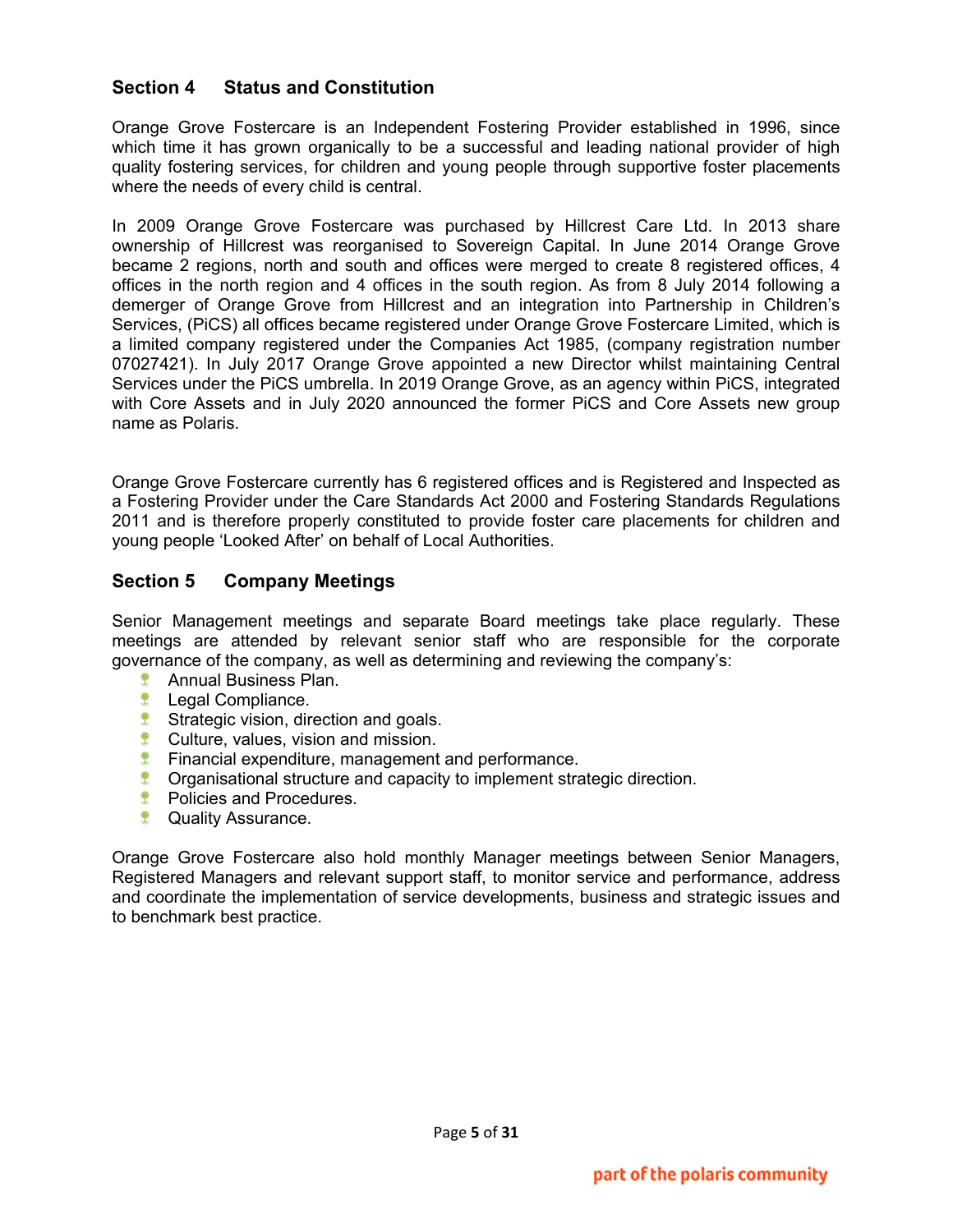# **Section 6 Management Structure**

The Management Team have considerable experience in social work, management, practice and development roles and consist of:

Jo August, Group Chief Executive Officer and Responsible Individual Tracy Livesey, Managing Director Peter Battram, Agency Decision Maker Heather Sheridan, Operational Lead

Craig Clark, Registered Manager, Yorkshire Office Heather Sheridan, Registered Manager, Northwest Office Rajvir Barker, Team Manager, Staffordshire Office Registered Manager application in process Erica Eversfield, Registered Manager, Three Shires Office, Claudia Macovei, Team Manager, London and Essex Office Registered Manager application in process

James McGarrigle, Registered Manager, Southern Counties Office

The Managing Director and the Operational Lead of Orange Grove provide support to the Registered Managers who are based in and manage the local registered Orange Grove offices.

All Orange Grove registered offices are supported by:

Human Resources Team Learning and Development Team Recruitment Team Marketing Team Carer Recruitment Team Commercial Team Placement Team Quality Assurance and Safeguarding Manager Quality Assurance and Panel Manager IT support

The organisation chart below outlines the Management Team and organisational structure: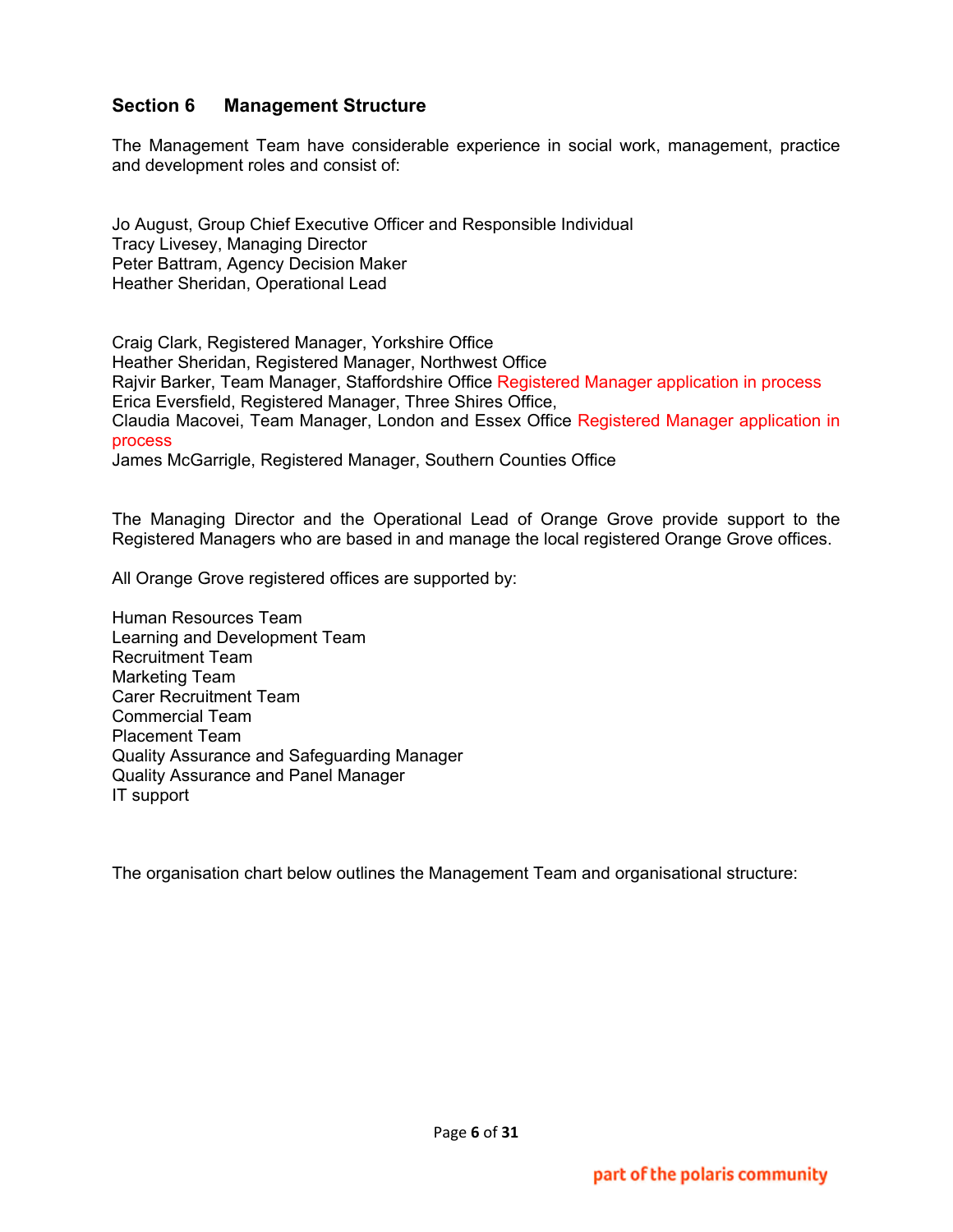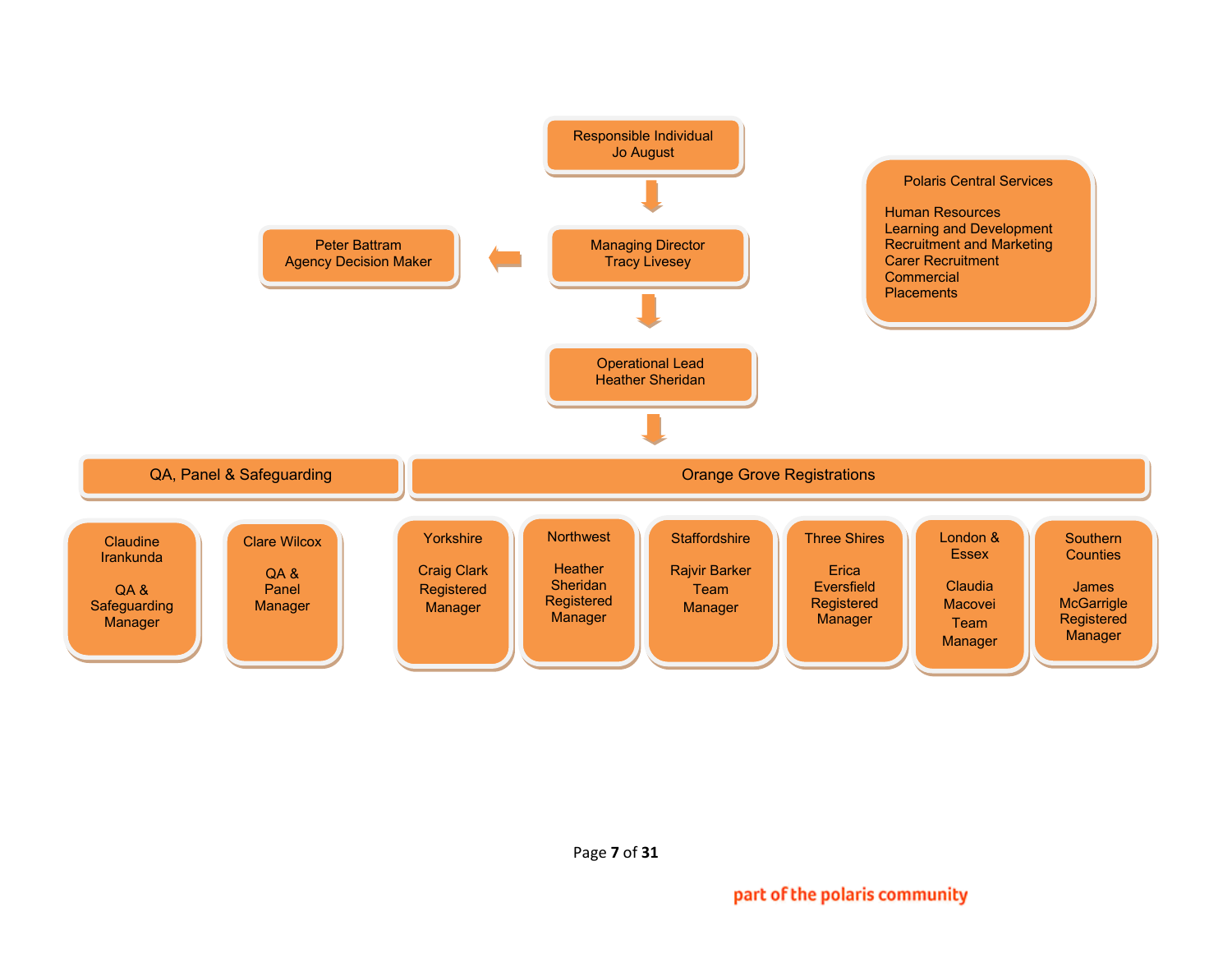# **Section 7 Team Structure**



Orange Grove staff have the following roles:

**Managing Director** – To strategically support the company and registrations and offer legal advice.

**Operational Lead** – To provide advice and line management support to the Orange Grove Registered Managers and quality assurance staff.

**Registered Manager** – Responsible for overseeing compliance with the National Minimum Standards, Fostering Regulations and other relevant legal obligations as well as internal policies for their registration, supported by centralised services. They have day to day operational management responsibilities for their registered office. They are designated managers for child protection as well as the LADO contact.

**Principal Social Worker / Team Managers** – Provide day to day operational support to the Registered Manager for service delivery within defined geographical areas. They are supervised and supported by their Registered Manager and have access to centralised services.

**Family Support Workers** - Undertake outreach work and support to Foster Carers in their day to day task of looking after the children and young people in their area, on behalf of the Agency.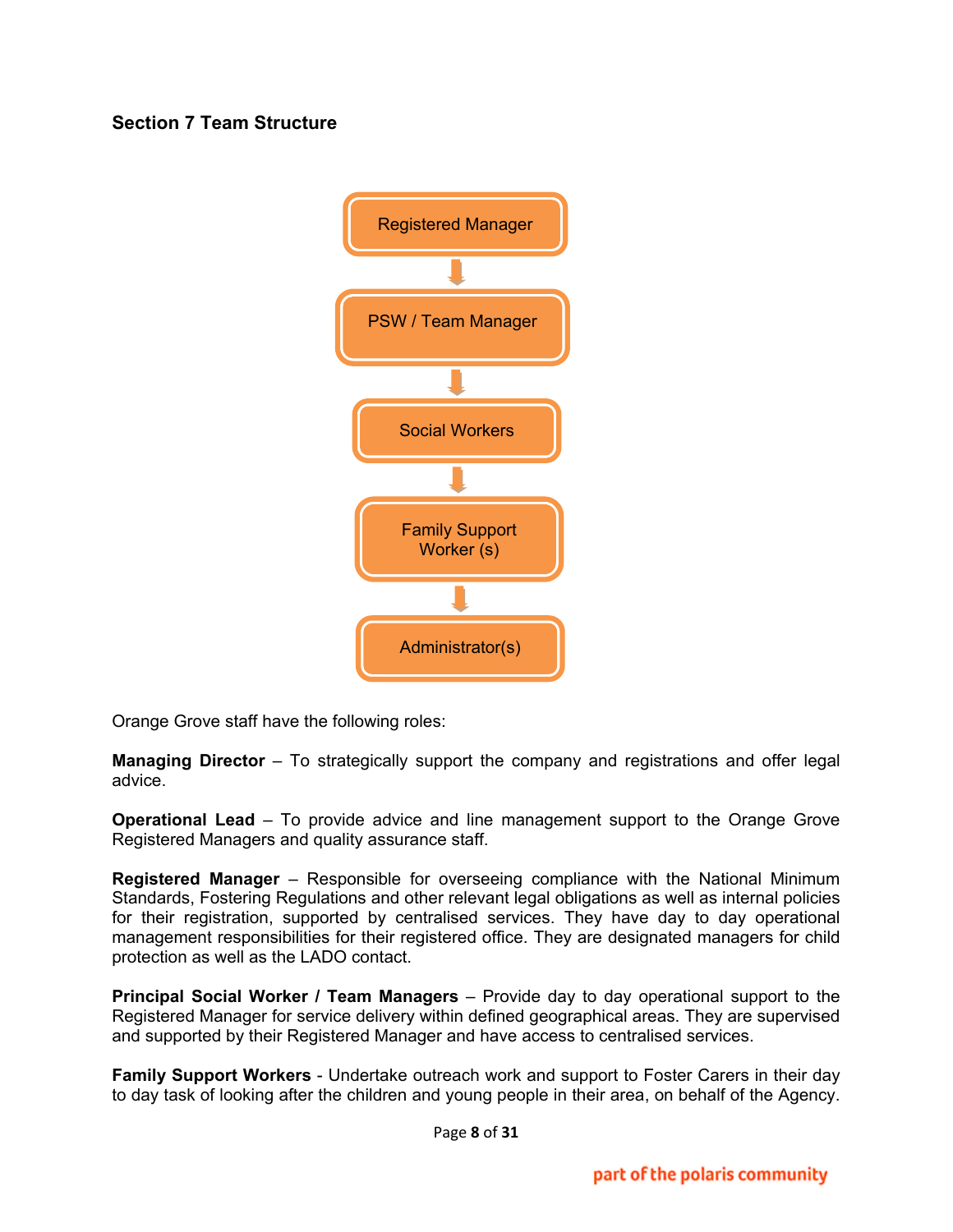They also coordinate activities and undertake age appropriate consultation with children and young people who are looked after and birth children. In addition, they help to support children looked after into independence.

**Social Workers** - Orange Grove Fostercare has recruited qualified and experienced social work staff who are registered individually with the Health and Care Professions Council (HCPC). They are responsible for supporting, advising and monitoring our Foster Carers, visiting carer households regularly, attending meetings, spending time with children and young people in placement as appropriate and making recommendations to the Foster Carer's review.

**Administrators** – Provide vital administrative day to day support to their Team by ensuring good communication, facilities, recording, IT and general administrative support.

In addition to permanent staff, Orange Grove Fostercare has a pool of staff who work on an independent, self-employed basis across a variety of roles in the company, e.g. Independent Form F Assessors, Sessional Social Workers offering placement support, Independent Investigators for formal complaints, Therapeutic Support, Child Helpline Co-ordinator, Medical Advisers and an Education Coordinator who provides advice, support and guidance on educational issues for children looked after.

All Orange Grove Fostercare Therapists hold appropriate qualifications and membership of a nationally recognised organisation relevant to their work. They have extensive experience in understanding the emotional needs of children and young people, especially those in Care.

For all self-employed staff verification of formal qualifications is assured and Orange Grove Fostercare carries out the required checks and enquiries, comparable to those of permanent staff, to ensure that the welfare of children and young people is safeguarded and promoted.

All staff who undertake work for Orange Grove Fostercare have contracts of employment and job descriptions or contractual briefs.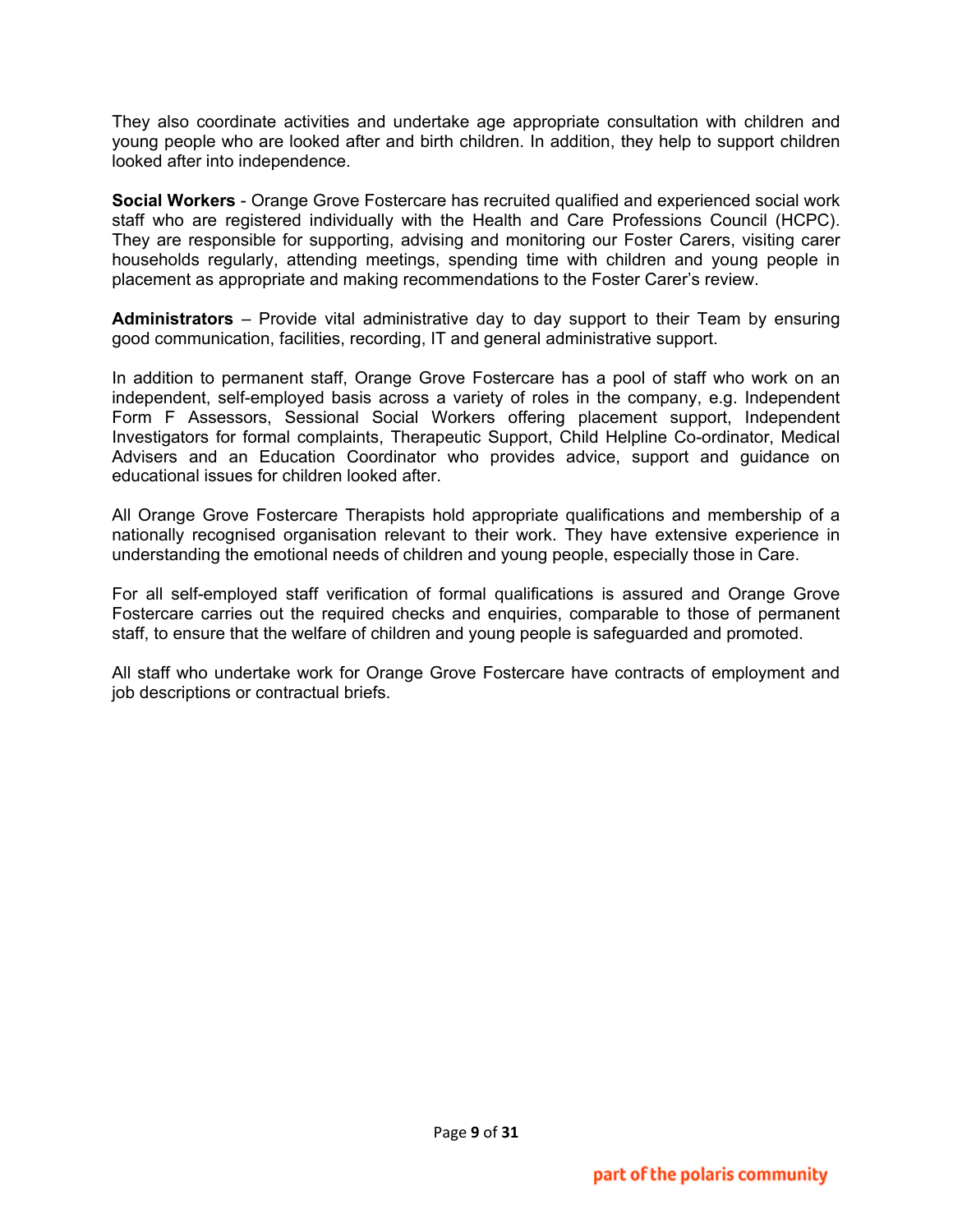# **Section 8 Standards of Care**

### **Mission Statement**

#### **"To provide excellent family care for children and young people, enabling them to achieve their full potential in a stable and supportive foster home where best practice, quality and safe care is delivered."**

At Orange Grove Fostercare, we believe that:

- **Each individual has an inherent right to develop their true potential, regardless of their** previous life experiences.
- **Children and young people have a right to be looked after by adults who offer them** positive support, respect, reassurance and affection.
- $\bullet$  All adults and professionals supporting the young person must respect the significance of their birth family, their race, culture and religion.
- $\bullet$  All children and young people have the right to achieve their best possible outcome.
- **T** Young people must be appropriately prepared for leaving Care. They should have savings, educational attainment to support their chosen career and suitable independence skills.
- **Crange Grove Fostercare will be managed in an ethical, effective and efficient manner.**
- <sup>1</sup> All staff, Foster Carers and other adults who come into contact with the children fostered by Orange Grove Fostercare will be subject to appropriate checks and vetting procedures.
- **The Orange Grove way is to provide safe care in a stable and supportive foster home.**

In addition, Orange Grove Fostercare will:

- $*$  Strive to exceed the National Minimum Standards at all times.
- **Ensure that the rights of the children fostered with Orange Grove Fostercare are** promoted in line with the United Nations Convention on the Rights of the Child.
- **Ensure that child protection procedures are followed robustly at all times to ensure that** young people placed with the agency are safeguarded.
- **Work in partnership with local authorities to identify the individual needs of the child** placed and then to deliver the Care required.
- **Ensure that Foster Carers are trained in behavioural management and do not demean,** degrade or humiliate a young person in their Care.
- **Ensure that equality and diversity is promoted at all times: through recruitment,** assessment, matching and supporting the placement.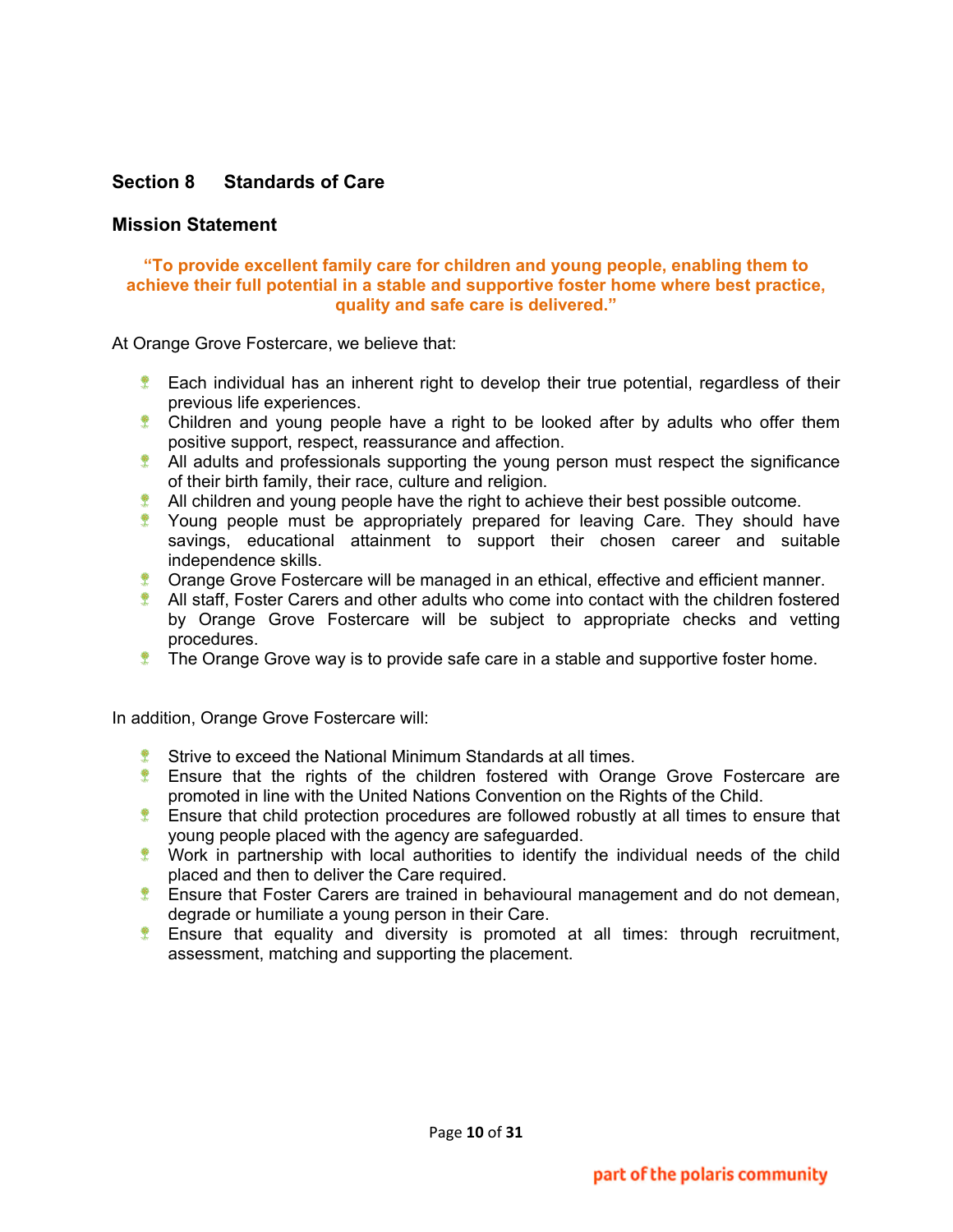# **Section 9 Service Provision**

Orange Grove Fostercare works in partnership with placing local authorities to ensure the provision of a wide range of safe, secure and appropriate foster care placements for children and young people of all ages, with appropriately matched and approved Foster Carers who are able to meet the individual needs of the young person. All referrals are received through our dedicated Placement Team.

All placements are negotiated between the placing authority and the local office to ensure that the appropriate placement resources are offered to the placing authority in respect of the young person. This ensures that the young person is placed with Orange Grove Foster Carers who have experience / training in appropriate / specialised areas such as managing challenging behaviour, caring for those who have been sexually abused or parent and child placements.

# **9.1 Placement Regulations**

All placements of children and young people with Orange Grove Foster Carers are made and monitored in accordance with the Fostering Services Regulations 2011.

This means that:

- **All Foster Carers are appropriately approved, reviewed and have signed their Foster** Carer Agreement.
- Wherever possible, a pre-placement planning meeting is undertaken, including introductions between the Foster Carer and the child / young person.
- **Either before, or at the point of placement, essential professional information is shared** including Care Plans, medical consent and clarity around delegation to the Foster Carer(s).
- **Prior to any placement being made a full risk assessment is undertaken by an Orange** Grove Supervising Social Worker in conjunction with the local authority Social Worker and the Social Worker of any child already in placement.
- **If** In the event of an emergency placement, immediate placement planning receives priority.

# **9.2 Matching**

All Orange Grove Fostercare placements are carefully matched to ensure that the needs of the child / young person can be best met by the Foster Carers put forward and their level of skills and experience.

Once a referral is received, close communication takes place between the dedicated Orange Grove Placement Team, the registered office, local authority colleagues and our Foster Carers, to ensure that the child's needs will be fully met through the best possible match.

At Orange Grove Fostercare we take the decision to place a child extremely seriously and all decisions to place are overseen by the relevant Registered Manager to ensure that we make the best possible match for the child and Foster Carer.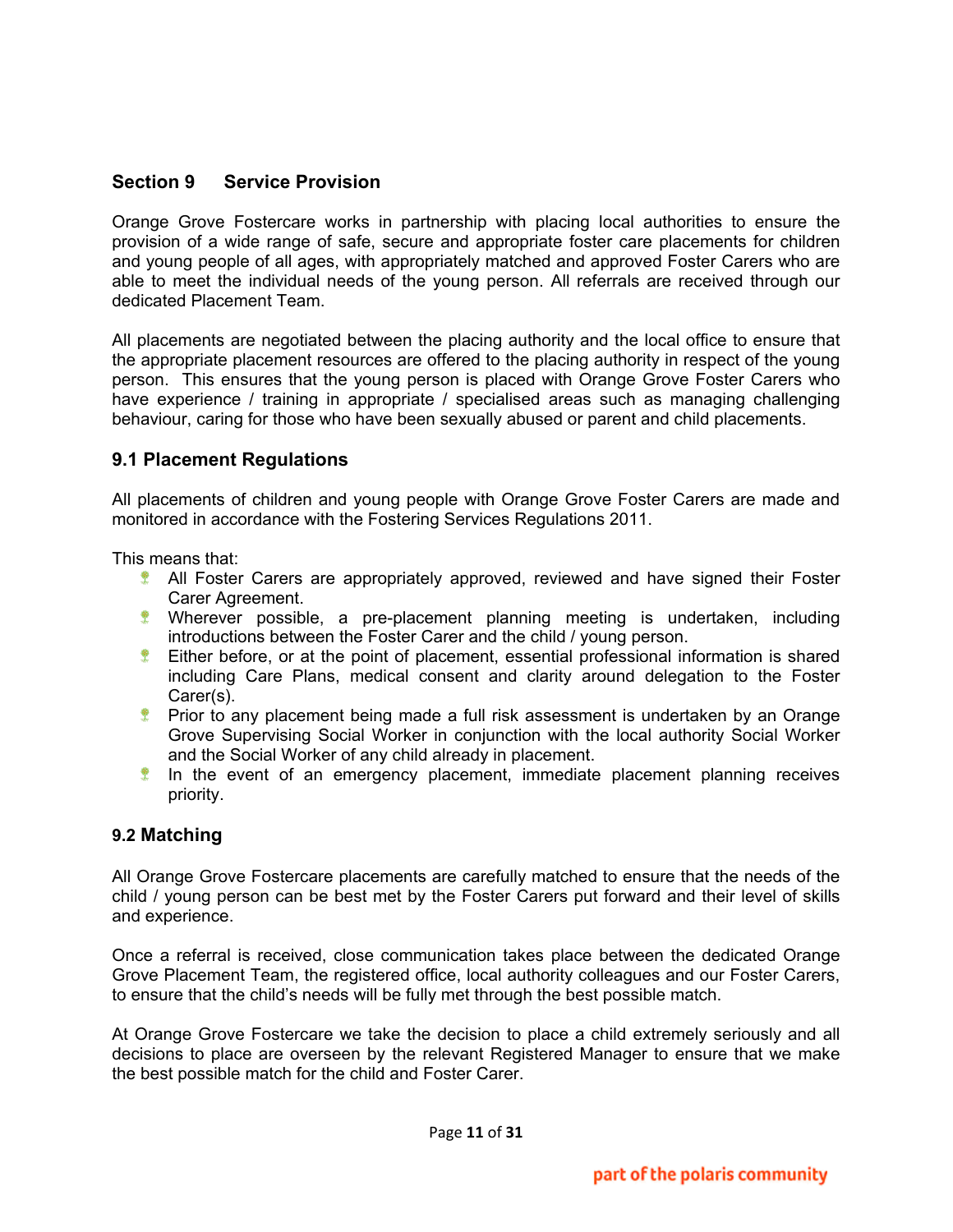Children and young people placed with Orange Grove Fostercare will never be expected to share a bedroom with another fostered child or child of the Foster Carers, other than if they are siblings and it is appropriate to do so.

# **9.3 Fostering Placements**

Orange Grove Fostercare offers the following range of placements for children and young people of all ages:

**Emergency Placement** - Placements are provided by Orange Grove Foster Carers at short notice should there be an unforeseen emergency placement required for a child / young person with no prior plan. Orange Grove Fostercare operates a 24 hour service and emergency placements can be identified and made out of usual working hours.

**Respite** - Providing Foster Care and as a break for parents / carers and as additional support where support networks are lacking.

**Short Term Placement** - Short term planned placements can be open ended where the long term plans for the child/young person's future has not yet been determined. Care is usually provided for a few days / months while plans are made for the child's long term future.

**Long Term Placement** - A placement that is planned (prior to placement commencing or subsequently) to provide permanent Care for a child / young person up to and into adult independence.

**Permanency** - Promoting and encouraging a permanent placement and home life.

**Sibling Group** - Sibling placements either placed together or separately. Orange Grove will be involved in facilitating contact between siblings as necessary and appropriate.

**Parent and Child Placement** - Placements are available for a parent and their child, where Foster Carers can provide support to a parent in developing their parenting skills. Additional training is provided for Foster Carers wishing to provide parent and child placements due to the specific nature of their role, and in working in partnership with other professionals.

**Teenagers –** Placements with Orange Grove Foster Carers who are experienced in meeting the needs of challenging teenagers.

**Solo Placement** - Orange Grove Foster Carers are available to care for children and young people whose needs are so complex requiring a higher level of support and supervision, which precludes the placement of any other child or young person being placed within the remaining vacancies within the foster home. If requested, and by arrangement with the placing authority, additional support services are made available to such placements.

**Unaccompanied Asylum Seeking Young People** - Orange Grove Fostercare offers placements for children and young people who are deemed to be unaccompanied asylum seekers and where their residency status within the UK is yet to be determined. Orange Grove Fostercare is able to provide additional training for its Foster Carers to address support in immigration, religion, language and cultural needs and integration within the community and local faith groups.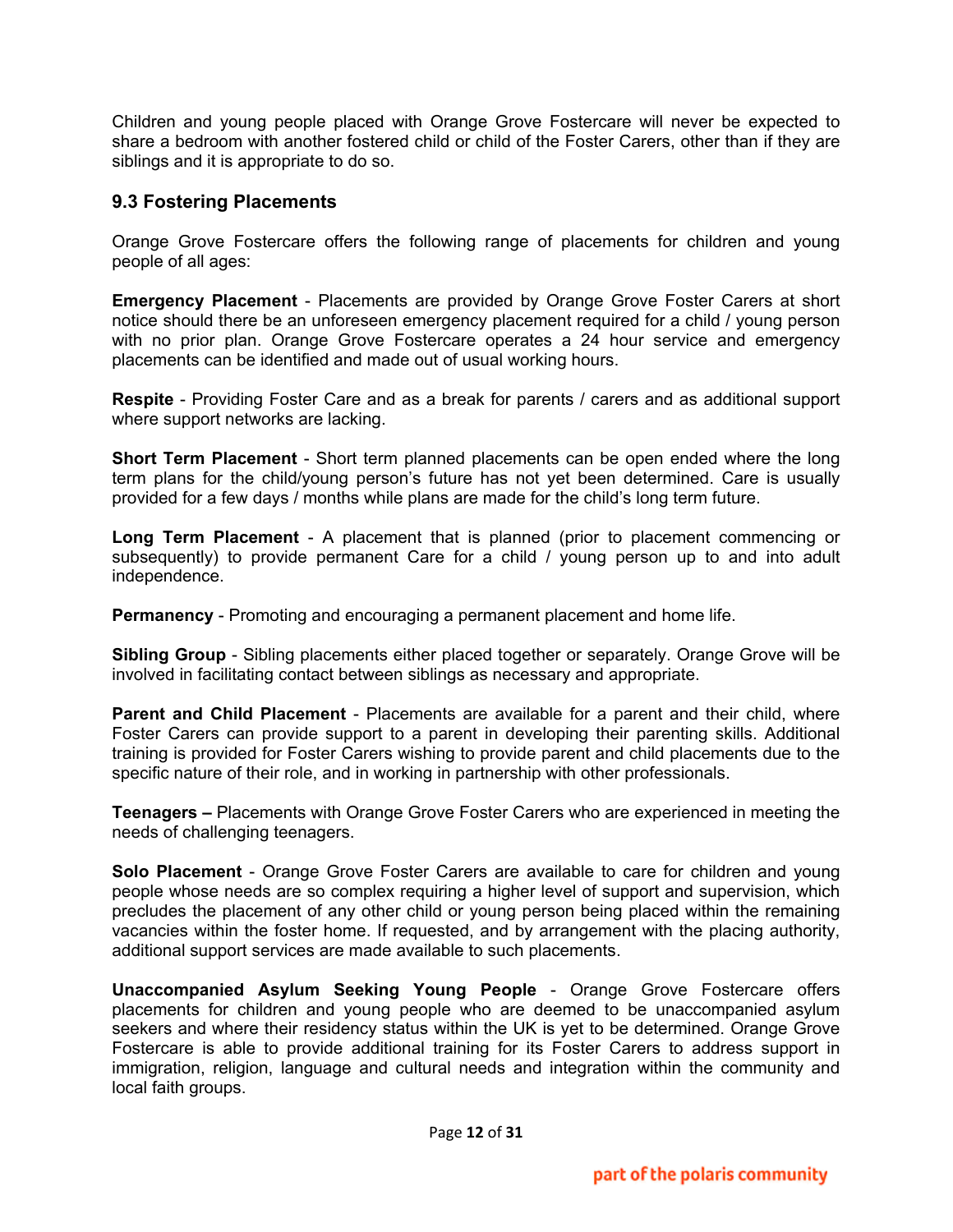**Staying Put Arrangements** - To facilitate a gradual transition for young people through to adulthood, similarly recognising that many young people in Care experience delayed maturity and that their 18<sup>th</sup> birthday may not be an appropriate point to leave their former foster carer.

## **Section 10 Behaviour – Understanding and Support**

Orange Grove Foster Carers recognise the often chaotic, traumatic and complex circumstances which have shaped the experiences of vulnerable children and young people. In supporting such children and young people to work through their past in preparation for a more positive future, it is often necessary to find pro-active approaches that encourage their expression through a broad range of behaviour.

Orange Grove Fostercare is committed to a holistic approach to behaviour, promoting a safe, secure and stable caring environment. Effective parenting, development, support and learning can only take place in an atmosphere that is purposeful and calm. It is a central aim to promote positive behaviour from everyone who works, lives and shares in the service offered. This will encourage everyone to interact with each other in a consistent and appropriate manner built on mutual respect and understanding.

Orange Grove Fostercare recognises that all behaviour is influenced by a number of factors. The way that children and young people behave depends on the way they feel about themselves. The way children and young people feel about themselves depends on their history and experiences, and the manner in which those around them respond to their behaviour.

We have found that positive approaches to behaviour management, through positive recognition and reward, coupled with clear and consistent systems and procedures for dealing with more challenging behaviour, are most effective.

We believe that this can best be achieved by creating and maintaining an environment which is consistent, fair and predictable and where positive relationships develop. Alongside an ethos, intrinsic to the organisation, that children and young people are supported and encouraged to demonstrate positive behaviour, there will be situations in which foster carers will be required to exercise reasonable control in order to prevent a high-risk escalation. In accordance with our duty of care, and the promotion of the best interests of young people, carers as part of the wider multi-disciplinary team are responsible for the safety of a young person. There may be occasions when it is necessary to intervene to safeguard the welfare of a young person, or when their behaviour places other children or adults at risk. In recognition of this Orange Grove deliver a mandatory behaviour management course, PRICE, which offers strategies and techniques for de-escalation.

In 2016 Orange Grove Fostercare introduced the Secure Base Model to all staff and foster carers which provides a positive framework through the five dimensions of therapeutic caregiving to help infants, children and young people to move towards greater security and to build resilience. Secure Base focuses on the interactions that occur between caregiver and children on a day to day, minute by minute basis in the home environment, and also considers how these relationships can enable the child to develop competence in the outside world of school, peer groups and the wider community.

We recognise the significant role that foster families play in supporting emotional and behavioural needs, which is often a highly challenging and complex process. Orange Grove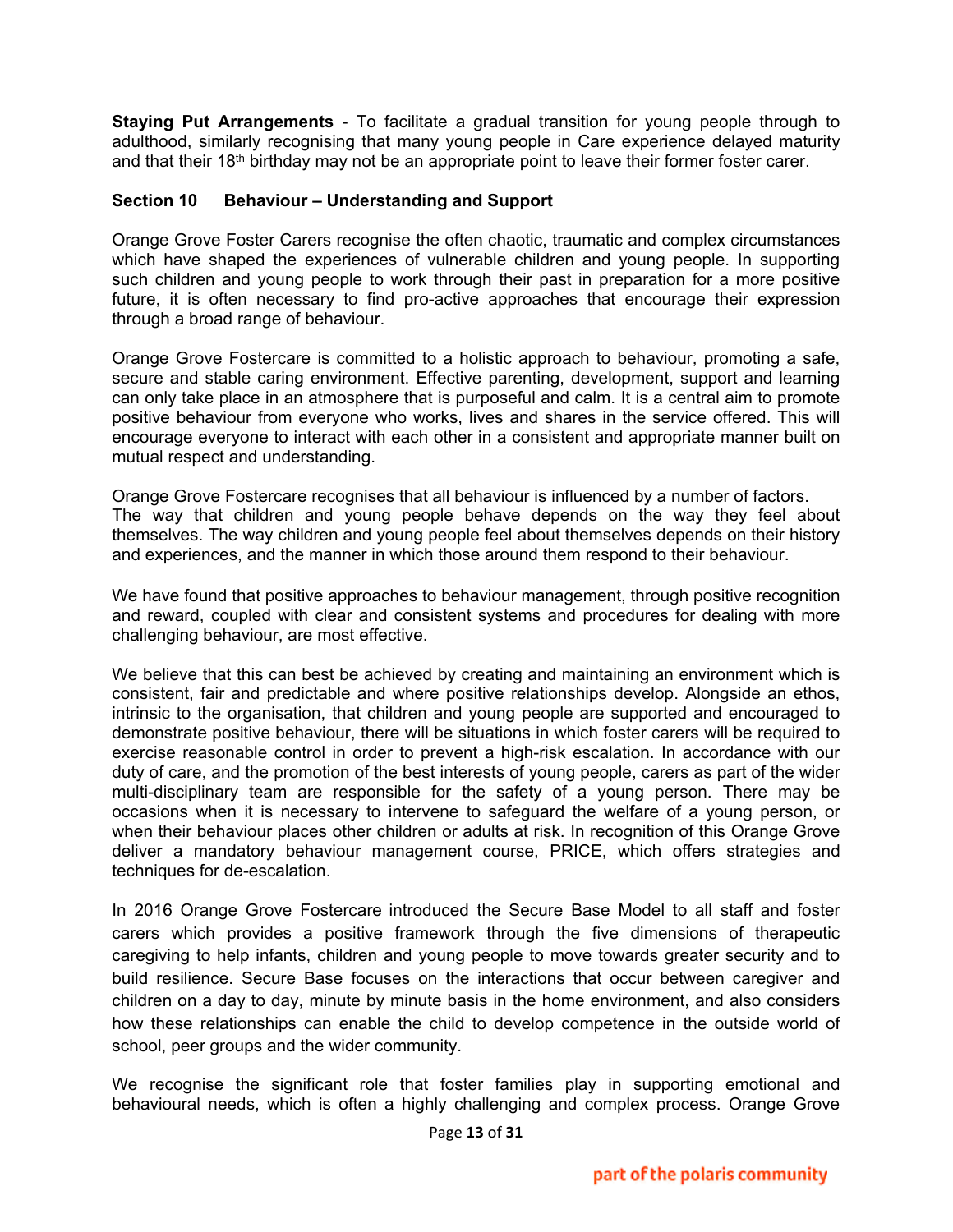Fostercare has developed specific support systems in this area, including access to professionals, specialised support staff, behavioural consultancy services, and assessment and risk assessment tools.

# **Section 11 Recruitment, Assessment, Approval and Review**

# **11.1 Recruitment**

In terms of outcomes for children in Care, who we recruit as Foster Carers is at least as important as the training, support and supervision we provide to Foster Carers once they are approved. This makes the recruitment and assessment processes crucial to Orange Grove Fostercare. Prospective Foster Carers have the right to be treated with dignity and respect; and young people have the right to assume that Orange Grove Fostercare is committed to the recruitment and approval of carers who are able to provide a high standard of Care.

Orange Grove continuously review management information relating to referrals of children and revises its recruitment strategy to meet the needs of those referrals. The recruitment strategy will take account of the age, ethnicity, disability, location and other patterns of needs (e.g. asylum seeking children, parent and child placements) that emerge through this analysis. This strategy informs future recruitment activities.

**Initial Enquiry** - All prospective Foster Carers who make an enquiry are subject to rigorous assessment and vetting procedures. When there is an enquiry from a potential Foster Carer, the Agency undertakes telephone contact where information gathering is completed. If the enquirer meets the initial set of criteria an information pack is sent to them to provide details about the work of the Agency and the role of a Foster Carer.

**Telephone Discussion** - Telephone contact will be made with the prospective Foster Carer to book an initial visit.

**Initial Visits** - An initial visit takes place in the home of the prospective Foster Carer(s). The initial visit will be booked following the telephone call to the prospective Foster Carer. If the Initial Visit is successful and both parties wish to proceed, the relevant documentation is discussed and an application form is then completed.

**Application Paperwork** - The prospective Foster Carer(s) must complete an application form, giving detailed information about themselves and their family and consent to Orange Grove undertaking further checks and enquiries to determine their suitability to foster. These include:

- Enhanced DBS checks on all members of the household over 18 years. These involve disclosure of information about any criminal convictions or cautions and other information, which may be held by the Police or Government Agencies relevant to the protection of children.
- Enquiries to Social Services Departments and their Child Protection Registers.
- Enquiries to other Agencies where appropriate.

**Medical Check** - The applicant(s) is/are required to have a full medical assessment completed by their GP and the report is made available to our Agency Medical Adviser for comment about the applicant(s) health and any impact this may have on their fostering potential.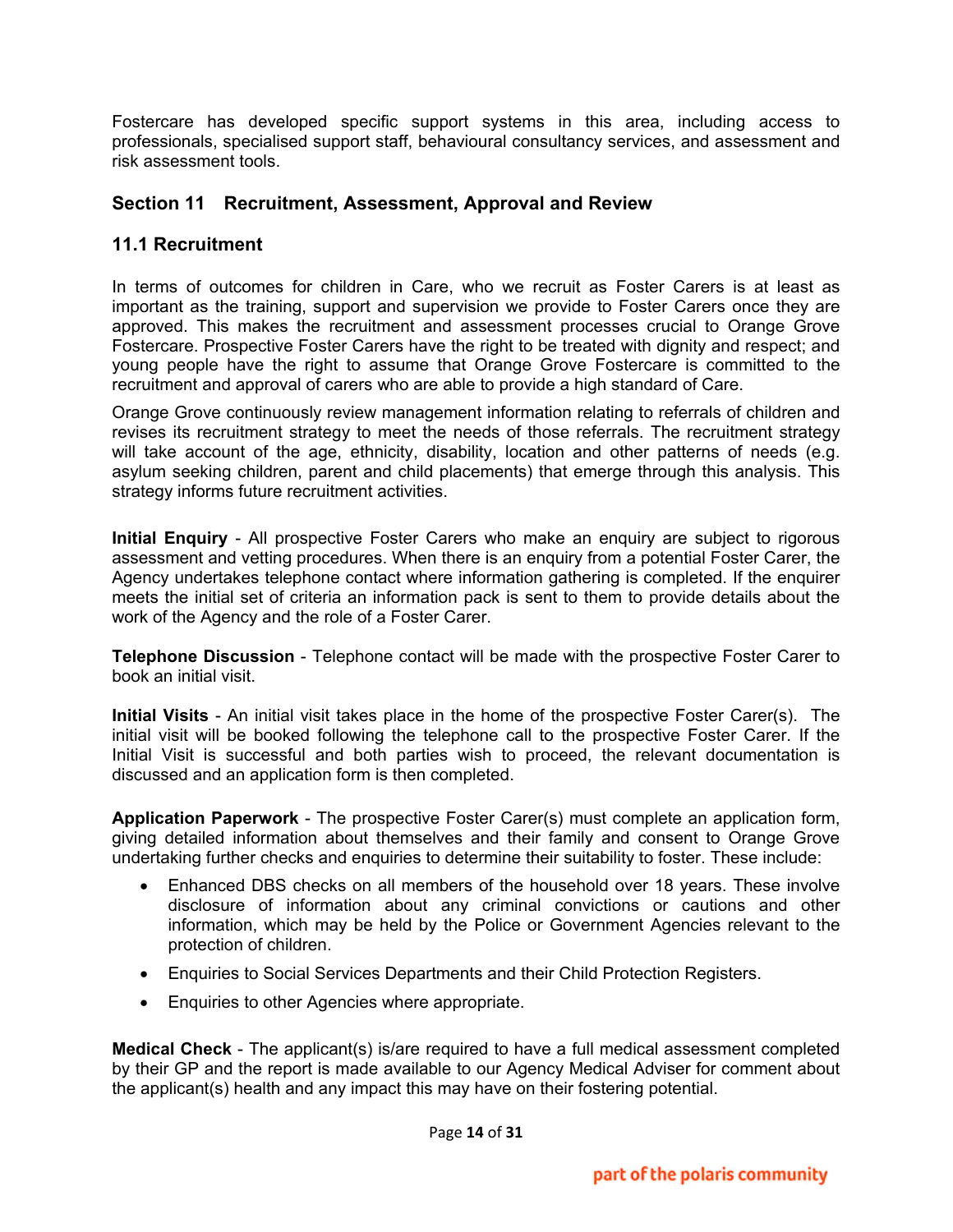**References** - The applicant(s) is/are asked to identify three personal referees who will provide written references and be interviewed as part of the assessment process. One of these must be a relative of the applicant. When applicants have had previous partners the agency requires their details as well: it is likely references will be sought from them, particularly when there are children from the relationship. References are also taken from past employers.

References are taken in confidence but may not remain so: there may be a need to disclose the contents of a reference if it forms the basis of an agency decision not to approve a prospective carer.

**Training** - All applicant(s) are invited to Skills to Foster Training covering the responsibilities of being a Foster Carer and working with Orange Grove. All prospective Foster Carers must attend this training.

# **11.2 Form F Assessment**

Following the Initial Visit an Assessor will be allocated to the prospective Foster Carers by the Registered Manager / PSW / Team Manager. The Assessor will be an experienced Social Worker (or student Social Worker who will be supervised by an experienced Social Worker) who is allocated to undertake a full competence based assessment. Once allocated the prospective Foster Carers will be assigned to Panel in approximately 16 weeks. The Form F Assessor will visit the applicant(s) home, approximately 8-10 times, to meet and collect information about all members of the household and the applicant(s) skills and experiences in relation to fostering. The information obtained forms the basis of an assessment report. Orange Grove uses the British Association for Adoption and Fostering (BAAF) Form F. During the assessment process prospective Foster Carers will be helped to compile a portfolio of written material evidencing relevant skills and experience.

Orange Grove Fostercare has a robust recruitment and assessment process and believes that prospective foster carers have the right to be treated fairly, openly and with respect.

**Stage 1 and Stage 2 of Assessment**: In accordance with The Care Planning, Placement and Case Review and Fostering Services (Miscellaneous Amendments) Regulations 2013, which amended the Fostering Services (England) Regulations 2011, the process Orange Grove Fostercare follow for assessing a person's suitability to foster consists of two stages. These stages can be carried out concurrently, but the information required for Stage 1, as defined in Schedule 3 Part 1 of the 2013 Regulations, must be sought as soon as possible, and the decision about whether an applicant has successfully completed Stage 1 must be made within 10 working days of all the information required in that stage being received.

If during Stage 1 it is decided that an applicant is not suitable to foster, the applicant has no right to a review of this decision by the IRM, nor to make representations to Orange Grove Fostercare.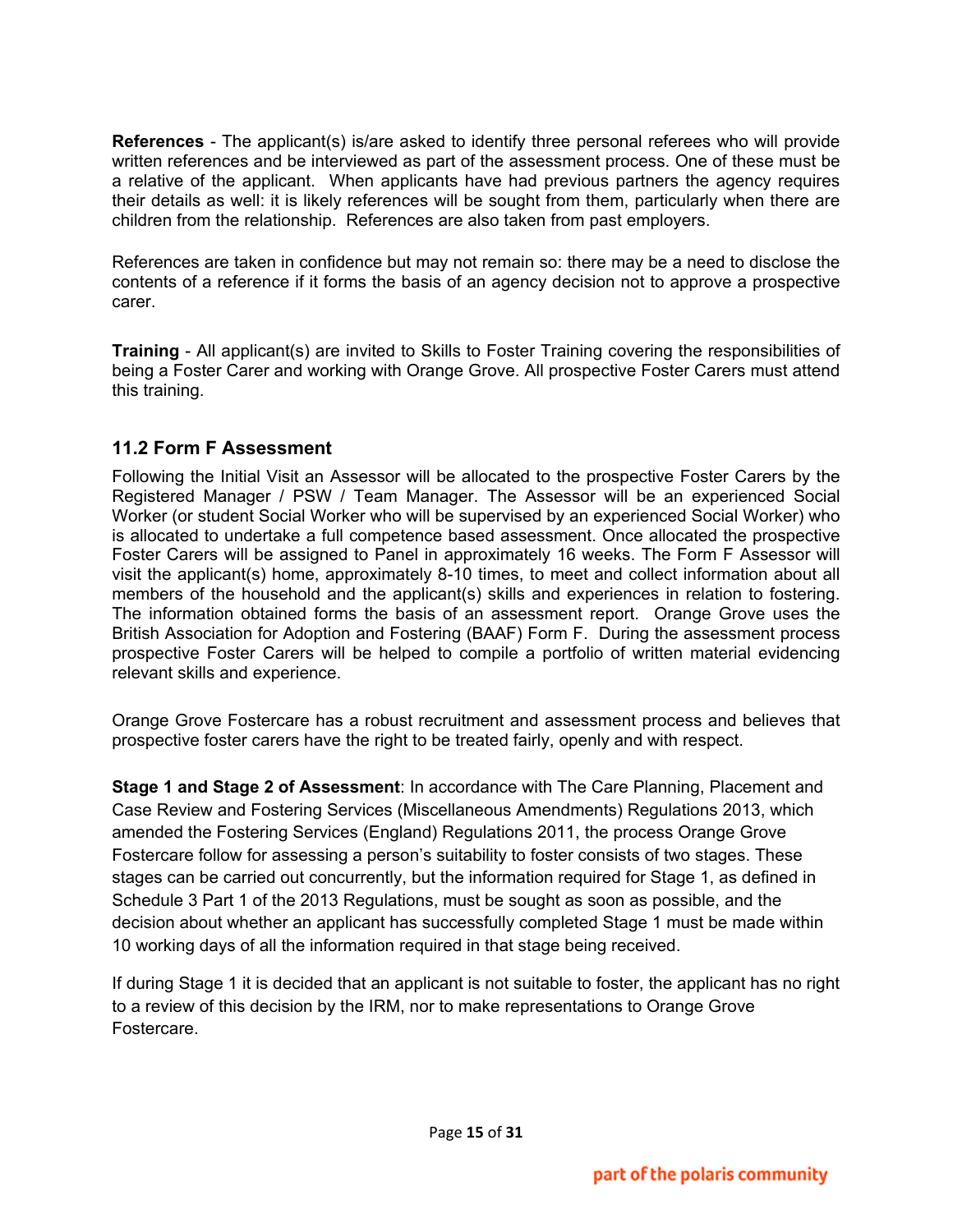However, if in Stage 2 a decision is made that the applicant is not suitable to foster then a brief report must be completed, the applicant advised and their comments sought within 10 working days.

After the 10 days, or following receipt of the applicants' comments, whichever is the sooner, Orange Grove Fostercare must send the report, any comments from the applicant and any other relevant information to the Fostering Panel.

The applicant may, within 28 days, seek a review of this determination by the IRM or make representations to Orange Grove Fostercare.

Following the completion of an assessment, with the exception of private references, the completed Form F is shared with the prospective Foster Carers prior to being presented to the Orange Grove Fostercare Panel. The report should be signed by a Registered Manager, who confirms it distinguishes appropriately between fact and opinion, and complies with legislation and the expectation of robust evidence gathering and analysis outlined in the policy document.

When the Form F has been completed, the Registered Manager, PSW or a Social Worker from the Team may visit the applicants to verify the assessment report and ensure the applicants feel they have had a satisfactory experience during the assessment process.

Before being submitted to Panel the completed Form F report must be accurate, complete and signed by the applicants, the Assessor and the Registered Manager. A report must only be signed when all parties are happy with its content.

All information obtained about prospective Foster Carers is held on file in accordance with the Fostering Services Regulations 2011 and the Data Protection Act 1998. Upon request some of this information can be viewed. References from external agencies and personal references, which are given in confidence, cannot be accessed without the consent of both the subject and the relevant referee(s).

# **11.3 Fostering Panel and Approval**

The finalised assessment report is presented to Orange Grove Fostering Panel. There is an expectation that all prospective Foster Carers attend Panel with their Assessing Social Worker.

Fostering Panel consists of members with a variety of expertise and knowledge including education, health, foster carers and experience of being in Care. Orange Grove Fostercare implements clear written policies and procedures on the recruitment to the Central List of persons considered to be suitable members of a Fostering Panel.

Panel makes recommendations about the suitability of applicant(s) to be approved as Foster Carer(s) with Orange Grove Fostercare, and reasons for their recommendation. The final decision for approval is made by the appropriate Agency Decision Maker (ADM), who must take account of the Fostering Panel's recommendations before deciding whether or not to approve a person as a Foster Carer, and on what terms. Their decision must be made within seven working days of receipt of the Panel's recommendation via the minutes. The ADM should also record the reasons for their recommendation. Once the decision is made the prospective Foster Carer should be informed orally within two working days and confirmation sent in writing to them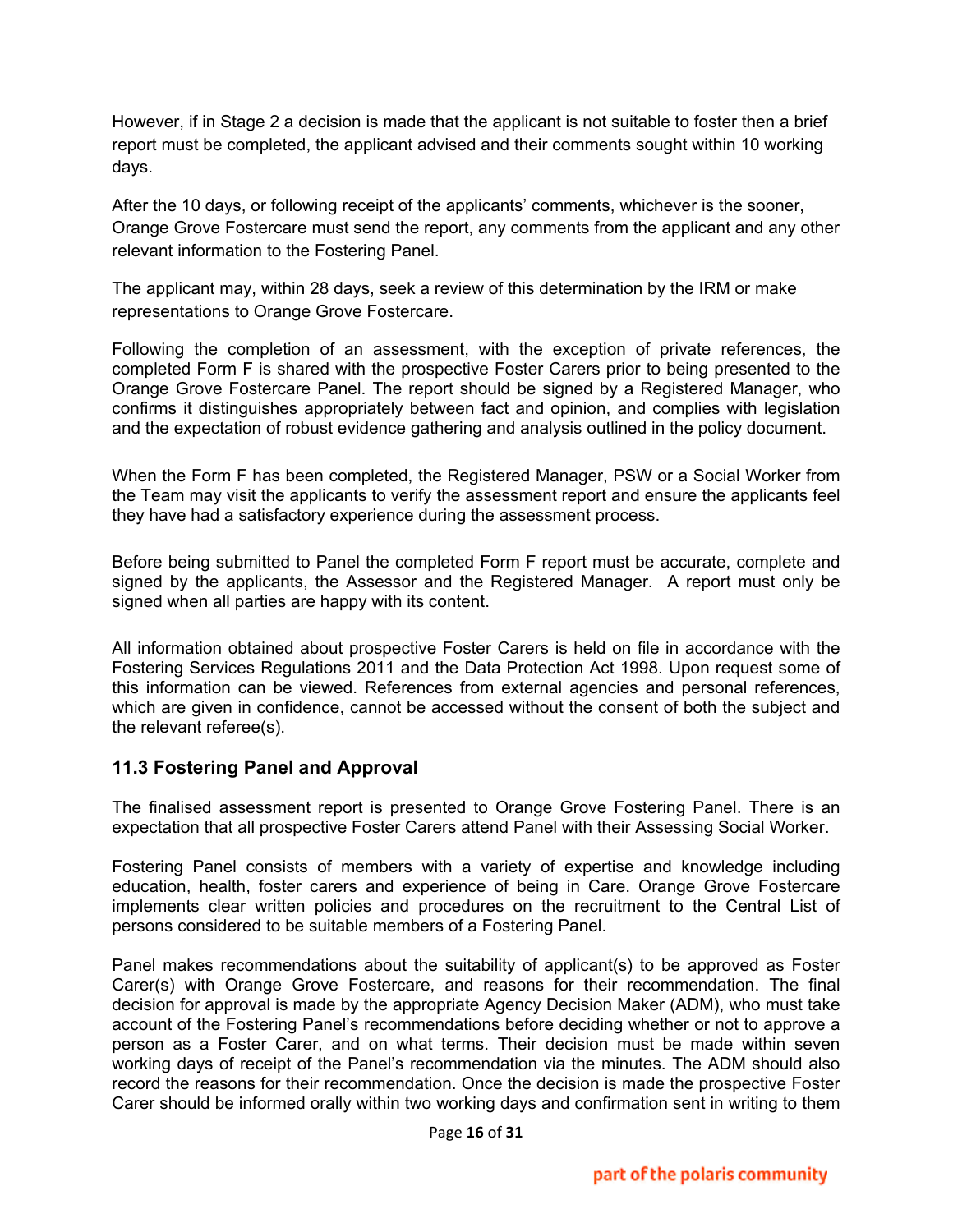within 5 working days.

If the Foster Carers are unhappy with the final decision they have a right to make representations.

## **Foster Carer Agreements and Undertaking**

A Foster Carer Agreement is completed following approval, covering a range of contractual information and undertakings, including:

- **The Care appropriately for children and young people in placement.**
- **To inform Orange Grove of any significant changes to their household or details.**
- **T** To follow the policies and procedures laid down by the Agency.

All Orange Grove Foster Carers have access to our Foster Carer Handbook and have a carer log-in to update their records on CHARMS.

### **11.4 Reviews of Foster Carers**

Orange Grove Fostercare has a detailed procedure in relation to conducting reviews of Foster Carers which complies with the Fostering Service National Minimum Standards and Regulations 2011 and 2013, and focuses on the core competences a Foster Carer must demonstrate, in accordance with BAAF Form F.

The Foster Carer Review provides an excellent opportunity to ensure that the quality of Care provided meets the standards demanded by Orange Grove. To be effective, the review has to be based upon reliable evidence regarding the standard of Care that has been provided. The Foster Carer Review should be seen as a process, considering a fresh the Foster Carer's approval and any significant changes in the household and support network, rather than a oneoff event or a rubber-stamping exercise. In this way, the Foster Carer Review is a key part of Orange Grove's approach to quality assurance.

The Foster Carer Review also provides an opportunity for the Foster Carer to provide feedback upon the quality of supervision and support they have received, and to reflect upon the learning and development needs of Foster Carers and their Personal Development Plan (PDP). Such information is analysed to develop the training strategy of the service as a whole.

Reviews take place by Orange Grove, in line with regulatory requirements of a Foster Carer (Regulation 28(2)). A first review must take place not more than a year after approval and subsequent reviews take place within twelve months of the previous review, and every twelve months thereafter. Orange Grove must be satisfied that the Foster Carers continue to meet the required Standards (as set out in Regulation 28 (4)) and as a result of this reviews may be held within the 12 month period, for the following reasons;

- **F** Following a serious complaint, allegation of abuse, or other matters of serious concern;
- In response to significant change of circumstances, such as a carer's adult child returning home, relationship problems or separations, significant health issues, pregnancy, etc.);
- At the request of the Fostering Panel;
- **At the Foster Carer's request;**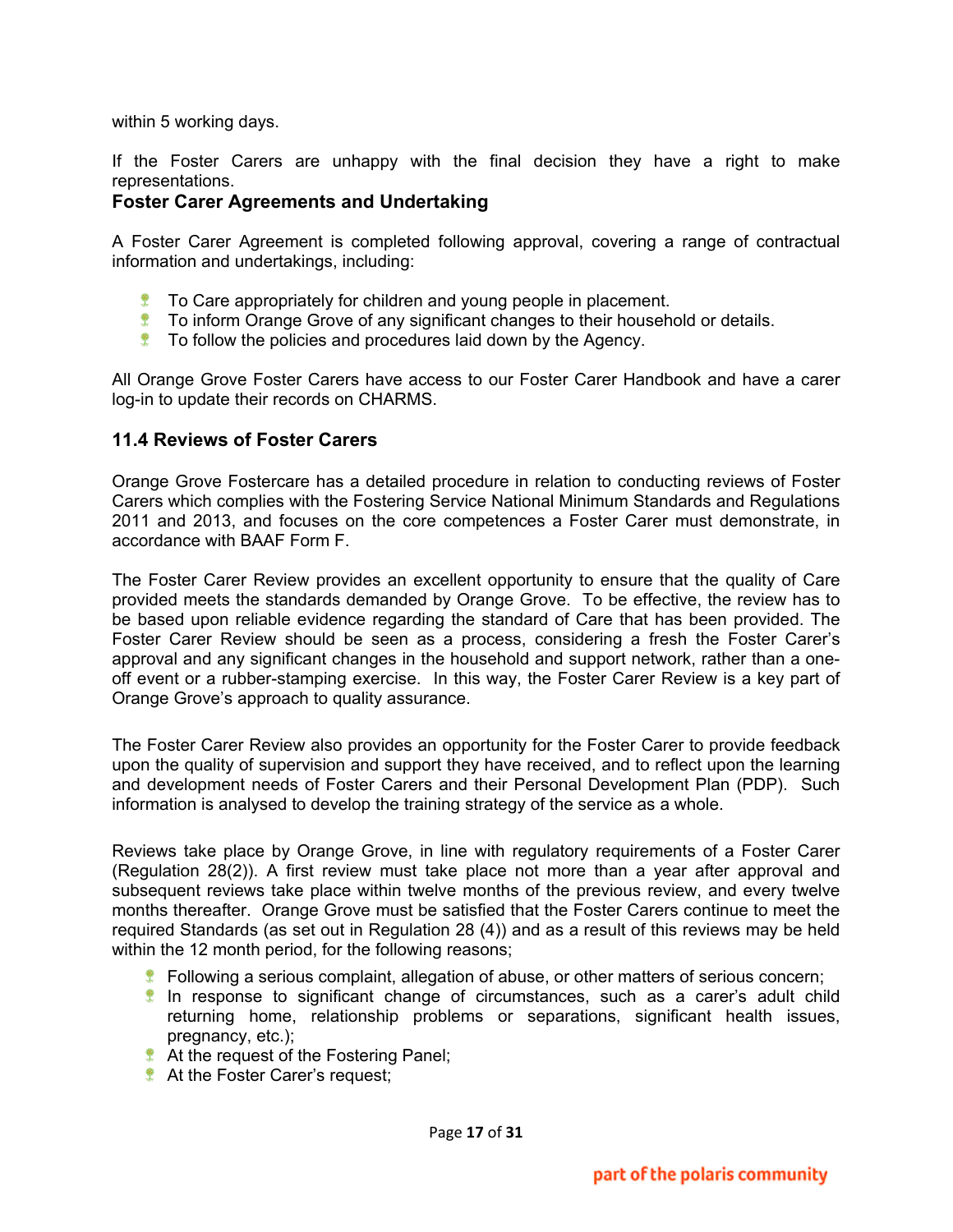**Where the Foster Carer is taking on a new type of fostering (e.g. parent and child** placements, or changing the age range they will be fostering) thus requiring a change in their terms of approval.

Prior to the Review consultation and feedback will be required from the following:

- **<sup>\*</sup>** The Foster Carer.
- **Any child currently placed with the Foster Carer or having lived with them during the** previous 12 months – subject to their age and understanding.
- **Any placing local authority which has, within the preceding year placed a child with the** Foster Carer.
- *\** Birth children.
- **All members of the fostering household.**
- **Birth parents of any fostered child, if appropriate.**
- **Any other enquiries will also be made to ensure that Orange Grove Fostercare obtain all** relevant information as they consider necessary in order to review whether the Foster Carer and their household continue to be suitable.

The Supervising Social Worker prepares a report for the Review which must evaluate and weigh up the evidence gathered from formal supervisions undertaken during the period under review. A Foster Carer Review takes place to consider the evidence gathered from the consultation / feedback. This Review is attended by the Supervising Social Worker, Reviewing Officer and Foster Carers. The subsequent report completed by the Chair is considered by the ADM and, where appropriate, Fostering Panel.

If, having considered the Review, the Agency Decision Maker decides that approval should continue they will write to the Foster Carer(s) informing them of the decision and the terms of approval (Regulation 28 (6)). All first reviews are required by the regulations to be considered by the Fostering Panel.

# **Section 12 Training and Development**

At Orange Grove Fostercare we recognise the importance of supporting and developing our foster carers. Often rewarding, fostering can also be challenging and requires opportunities for reflection and learning. We believe that Foster Carers must be enabled to access learning and development opportunities throughout their fostering career.

The landscape of childcare is changing all the time and new thinking, research and practice developments are constantly becoming available. Our service is committed to reflect this in our training programme and ensure it becomes fluid and dynamic to capture these opportunities. This will ensure foster carers have the skills and knowledge they need, and allow them to develop their practice in order that they can help transform the lives of the children they foster.

Our core aims are to:-

• Offer continuous professional development through training events that are credible, relevant and that connect directly with the fostering task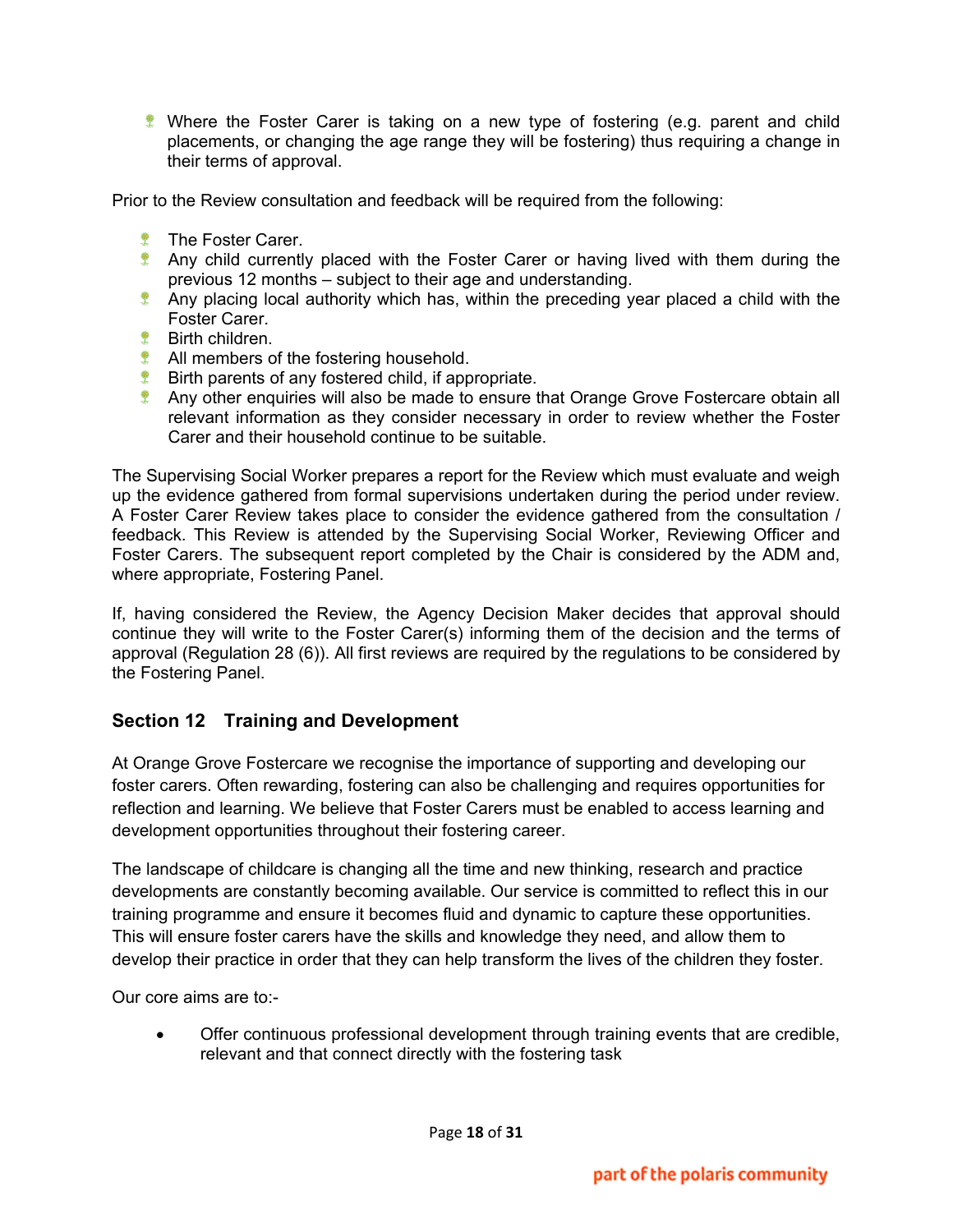- Include our Foster Carers in the development of our training, in forming a partnership that commissions events that reflect their needs, areas of interest and affords opportunities for sector recognised qualifications
- Keep our Foster Carers updated in relation to legislative and policy changes, new guidance and best practice developments
- Differentiate the training to reflect diversity, levels of ability, learning styles and experience
- Make training accessible and available in different forms including face to face, e-learning and additional reading
- Provide our Foster Carers with an individual continuous professional development plan that aligns to their developing fostering career
- Offer opportunities for individual, shared and group learning in environments that are educative, empowering and value past experience.

Orange Grove Fostercare have an expectation that Foster Carers will:

- Be prepared to develop their skills throughout their fostering career
- Attend relevant training
- Take up opportunities offered
- Inform the Agency if they are unable to attend training events and contribute to support groups.

#### **Pre Approval Training**

All prospective Foster Carers must attend Skills To Foster Training which covers the responsibilities of being a Foster Carer and working with Orange Grove. This is an initial three day course which leads into the conclusion of the Foster Carer assessment process.

#### **Post Approval Training and Professional Development**

Following approval by the ADM all Foster Carers receive a thorough induction undertaken by the Supervising Social Worker.

The Training, Support and Development (TSD) standards workbook is introduced and initial planning for completion is started. Each Foster Carer household should be able to evidence through the workbook how the TSD for foster care has been achieved within a year of approval. All newly approved Foster Carers are required as part of their approval to complete all the core training within the first twelve months of approval, in line with the Training Policy.

There will be training available for all Foster Carers throughout the year. Following the first annual review Carers will be expected to continue with their professional development through supervision every month and by attending training.

Orange Grove Fostercare has e-learning available to all carers which offers the core training alongside refresher courses other titles. The e-learning is managed by the Learning and Development Team

Page **19** of **31** The aim of the training programme is to provide Foster Carers with the skills and knowledge to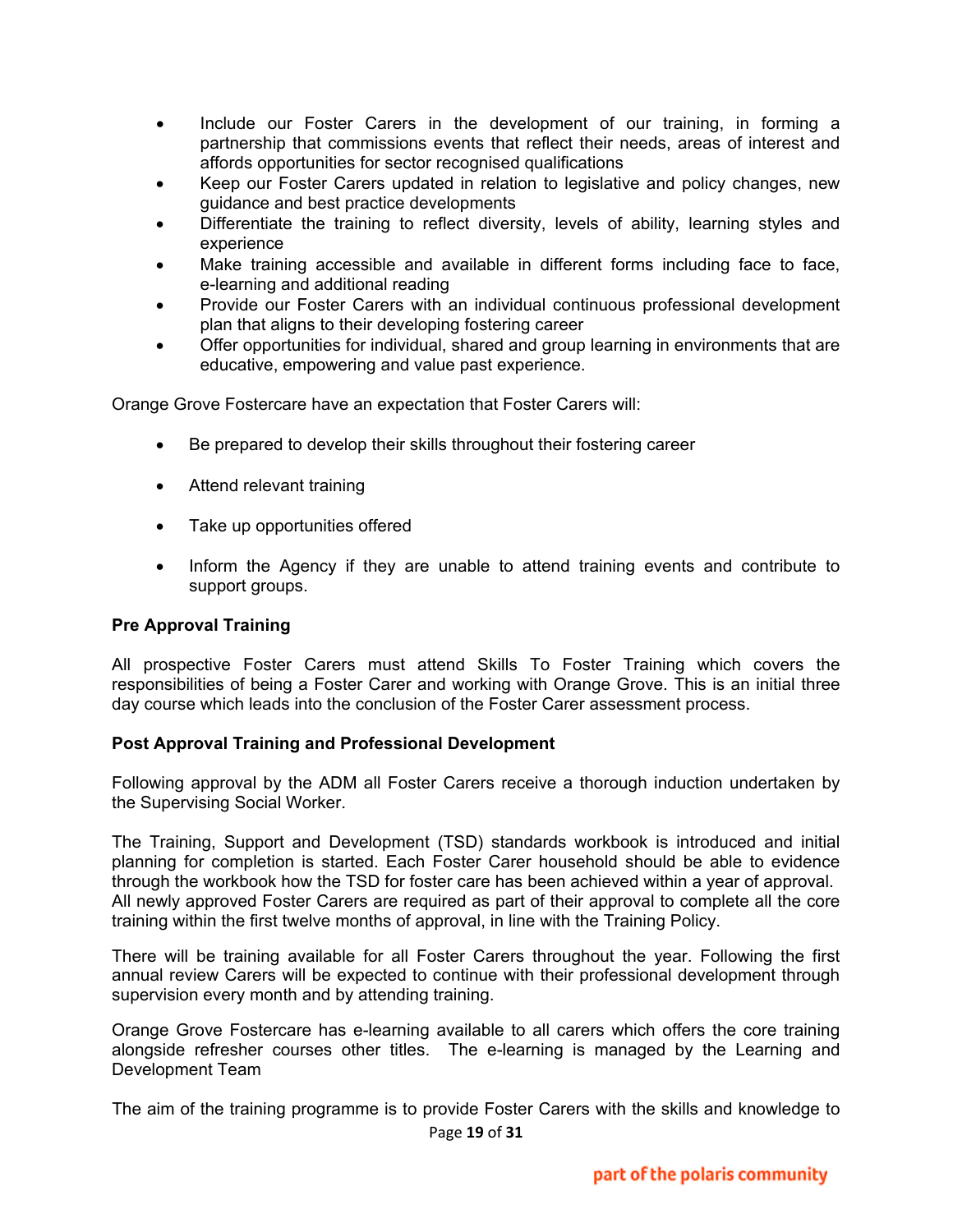become the catalyst through which the child / young person can grow and meet their full potential. It provides Foster Carers with the skills, knowledge and attitudes to help children when they are at their most challenging.

# **Section 13 Supporting Foster Carers to Care for Children**

Orange Grove values the work Foster Carers do and the contributions they make to looked after children's lives. It is vitally important to provide appropriate levels of support to foster care families to ensure a positive and successful placement. Orange Grove Fostercare provides a creative and flexible package of support to Foster Carers and the children and young people in their Care. Identifying and arranging the necessary level of support required takes place when a Foster Carer and child/young person are "matched" at the placement planning stages. Support is then monitored and tailored accordingly, during the course of the placement.

All Orange Grove Foster Carers have a named, qualified and experienced Supervising Social Worker allocated to them. Despite not having case management for the young people in placement, Orange Grove Supervising Social Workers constantly ensure that the needs of the young people are paramount.

Orange Grove Fostercare provides the following support to all our Foster Carers:

#### **Qualified and experienced Supervising Social Worker** – who will offer the foster carer:

- Monthly supervision visits which focus on positive developments for the Foster Carer 堂 and young person in placement, as well as any areas of concern. Supervisions also enable the Carer to ensure that the child's assessed needs are being met and the Care Plan is being adhered to. A record of supervision is provided to the Foster Carer and placed on their file following the supervision
- **Congoing support and contact with Foster Carers and children in placement through visits** and telephone calls
- **Guidance and advice to the Foster Carer in relation to their Care of the children and** young people
- $\bullet$  Identifying training and development needs and methods of developing the carer's skills and knowledge – as evidenced in the Carers Personal Development Plan (PDP)
- **Liaising with other professionals who may be involved in the Care of the child or young** person and contribute to formal Care Plans
- **If Identify and help respond to Foster Carers' training needs**
- 壁 Maintain accurate records of the progress of all matters relating to the Foster Carer and the child/young person placed, including outcomes.

**Foster Carer Forums** - Foster Carers Forums take place to enable Orange Grove Foster Carers to meet, socialise, share good practice, develop peer support and receive training and information from the Agency.

**Emergency Support** - Orange Grove Fostercare provides 24/7, 365 days a year, on-call service and support to our Foster Carers. This service is staffed by a qualified and experienced Supervising Social Worker with access to a Registered Manager / PSW / Team Manager.

**Foster Carer Reviews** - All Foster Carers have an annual review to ensure that they continue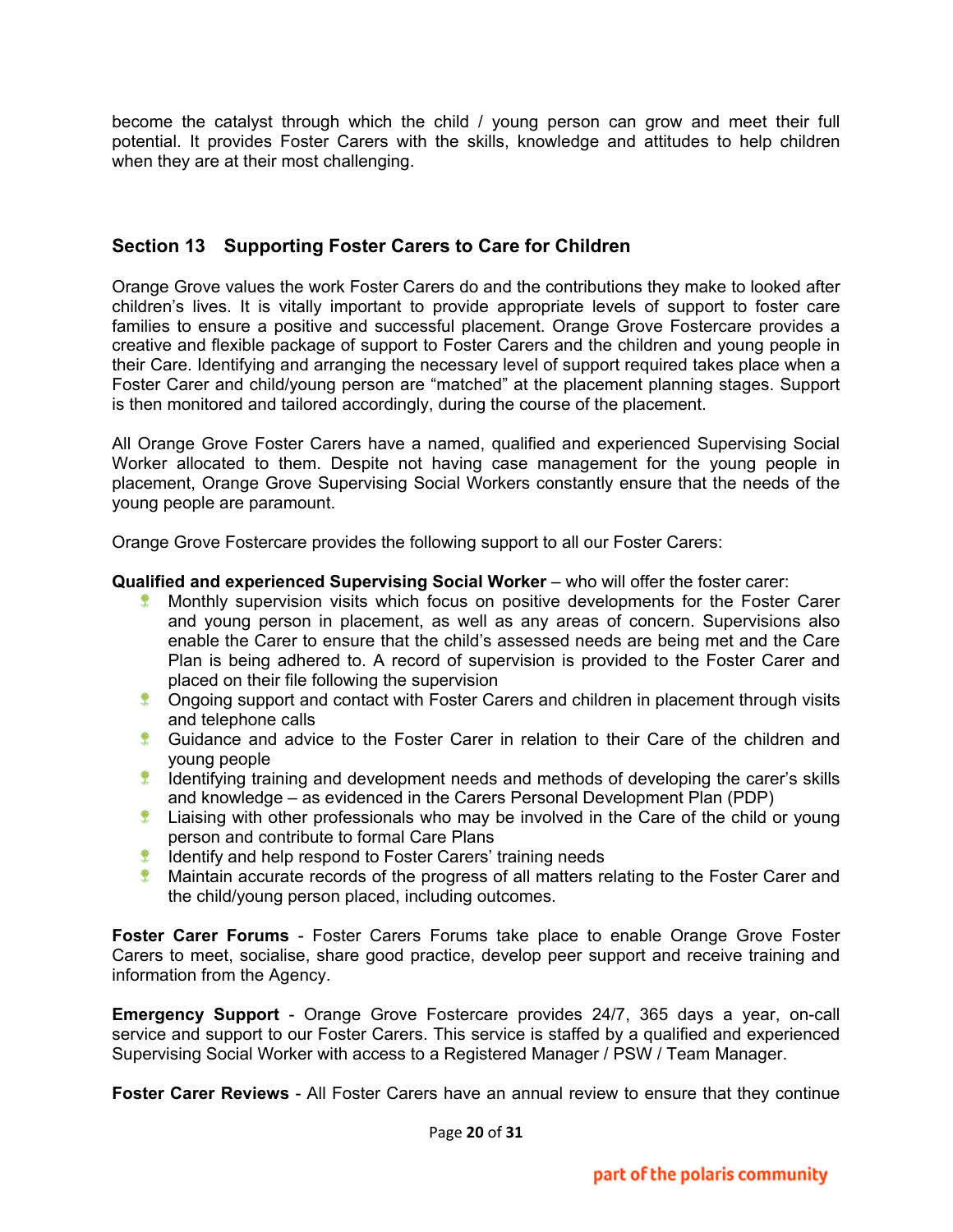to meet the standards demanded by Orange Grove, to be suitable to hold registration and approval as a Foster Carer. The Reviewing Officer ensures that all statutory requirements are fulfilled and that foster carers have the opportunity to evaluate their practice and development, and to set new goals and action plans for the following year.

**Policies and Procedures** - All Orange Grove Foster Cares have access to the Company's Policies and Procedures, together with information and guidance on all aspects of fostering. All information is regularly updated to comply with standards and regulations.

**Orange Grove Fostercare Website** - Orange Grove Foster Carers have access to a secure section of the Agencies website, where they can access vital information, including the Foster Carer Handbook, guidance, forms and information on all aspects of fostering.

**Record Keeping** - Foster Carers are expected to maintain records of events and information pertaining to the child / young person in placement. Foster Carers are also duty bound to complete monthly reports on the child / young person in placement which support the compilation of regular reports for LA Social Workers.

**Supporting Children who Foster** - Orange Grove recognise the significant contribution that birth children play in successful placements. Events and opportunities are provided for birth children to come together to discuss with the Agencies staff, and other birth children the impact – positives and negatives – of sharing their home and family with a fostered child.

**FosterTalk Membership** - All Orange Grove Foster Carers are entitled to an annual membership of the FosterTalk, paid for by the agency, which provides advice and guidance as well as access to legal advice, mediation and insurance.

**CoramBAAF** - Foster Carers are able to access CoramBAAF for information on fostering.

**Finance** - All Orange Grove Foster Carers receive an allowance paid monthly in arrears. Foster Carers are entitled to 2 weeks paid respite and receive a mileage allowance for excessive mileage undertaken.

**Tax and NI** - All Foster Cares are self employed and as such must pay their own tax and NI.

**Unannounced Visit** – All Orange Grove Foster Carers receive two unannounced visits a year.

**Therapeutic Support** - Orange Grove Fostercare employs qualified and experienced Therapists who work locally.

All Foster Carers with children and young people in placement will be offered advice and support by a Therapist and consideration is given as to ways that their placement can meet a child's emotional needs. The focus of attention is to make placements more successful by assisting and supporting Foster Carers to better understand and manage the presenting behaviours of the children and young people.

If individual therapy for a child or young person would be beneficial to meeting their needs, this will be supported by the Therapist, who will prepare a report to the Placing Authority, with suggestions about which approach is recommended and the implications of this. Should the Therapist's recommendation of individual therapy for a child be approved, Orange Grove Fostercare may be able to identify and appoint the appropriate therapist at an additional cost.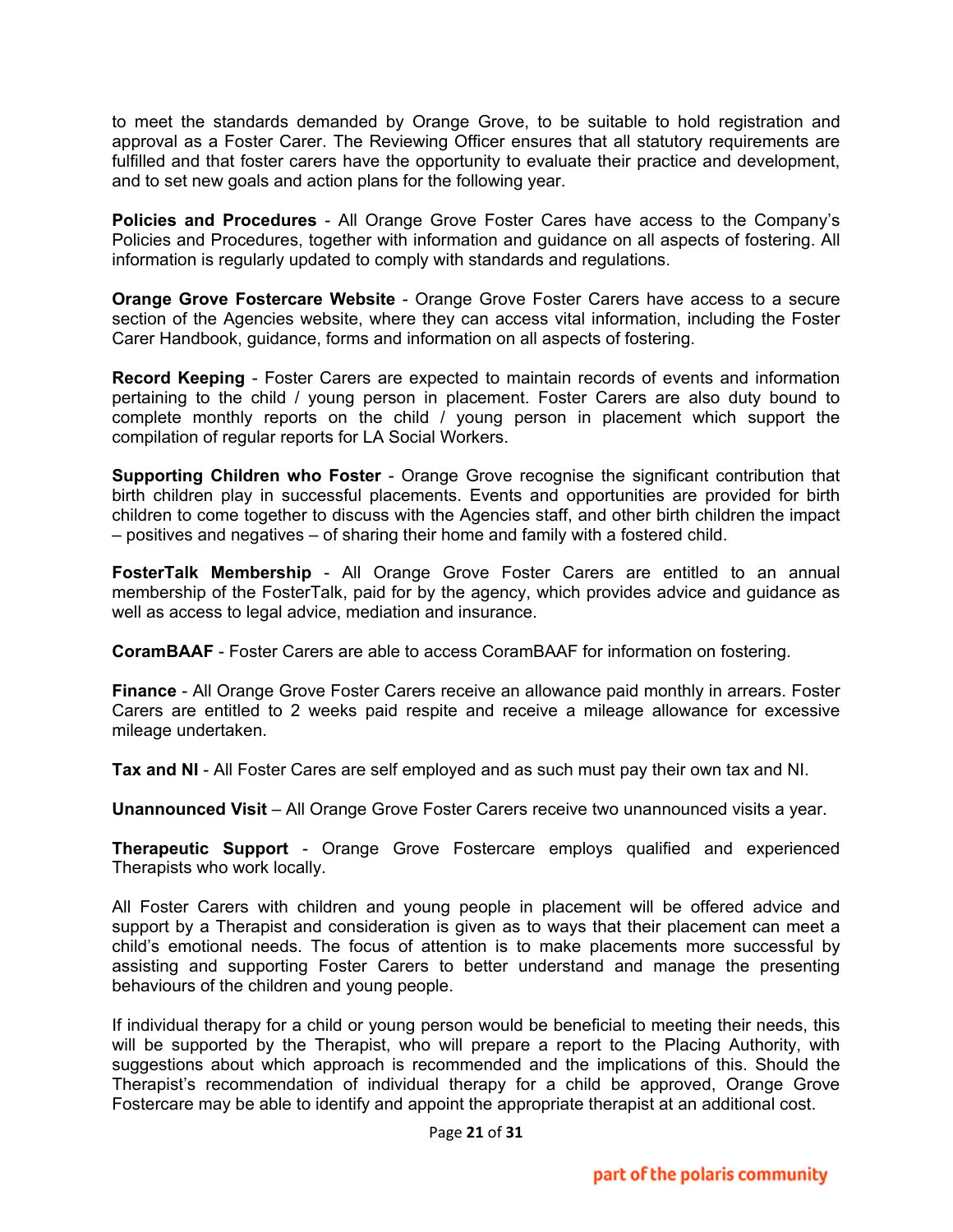#### **Additional support** - This may include:

- **Figuent visits and telephone calls from an Orange Grove Supervising Social Worker**
- 14 nights of respite (additional respite offered on a needs-led basis)
- $\bullet$  The Agency will endeavour, with the help and support of carers, to ensure that all carers have a Respite Carer and Back-Up Carer in place
- **Target of 4 activities per office for carers and children, e.g. Pantomime, BBQ, etc.**
- **Weekend for birth children** where appropriate.
- $\bullet$  Independent allegation support services to carers
- Social Worker attendance at meetings, conferences, reviews, etc

**Having Fun** - Orange Grove Fostercare recognise that taking care of other people's children is a serious business and can be challenging and at times stressful. We believe that it's important to come together informally to share experiences and socialise. At Orange Grove we support our carers to ensure they remain positive, focused and stress free.

**Carer Events** - Orange Grove Fostercare hold carer events to which all Foster Carers are invited. This is an opportunity to:

- **<sup>\*</sup>** Meet and Socialise
- **<sup>\*</sup>** Make new friends
- Receive up to date information
- $*$  Listen to excellent speakers
- **<sup>\*</sup>** Have fun.

Orange Grove Fostercare views this package as a positive way of ensuring that Foster Carers are fully supported and placements are successful. Children and young people placed within Orange Grove Fostercare may have experienced a number of rejections and Orange Grove Fostercare recognise the value of high quality, relevant and responsive support, in ensuring that we minimise the risk of this happening again.

# **Section 14 Supporting Children and Young People**

All children and young people in placement with Orange Grove Fostercare are visited regularly as part of the role of the Supervising Social Worker. Orange Grove also employ Family Support Workers who ensure that a complete needs led and joined up professional package of support is made available for all children and young people in Care.

Orange Grove Fostercare believes that, with appropriate and targeted packages of support for Foster Carers, children and young people can live more naturally, in a family environment. We believe that it is important to remain flexible, responsive and forward thinking and we endeavour to ensure that the following are in place for children and young people in our Care:

- **Assistance to pursue a hobby or interest, including holiday activities.**
- **An allocated Social Worker from the Placing Authority, who will maintain contact with** them throughout placement, conduct statutory visits and make care planning decisions with and for them.
- **Crange Grove Fostercare Social Workers may undertake specific roles where requested** to and funded appropriately by the Placing Authority.
- Individual or group work, including structured activities for children when out of school.
- **Social activities for the birth children of Foster Carers.**
- **Access to National organisations for looked after children and young people.**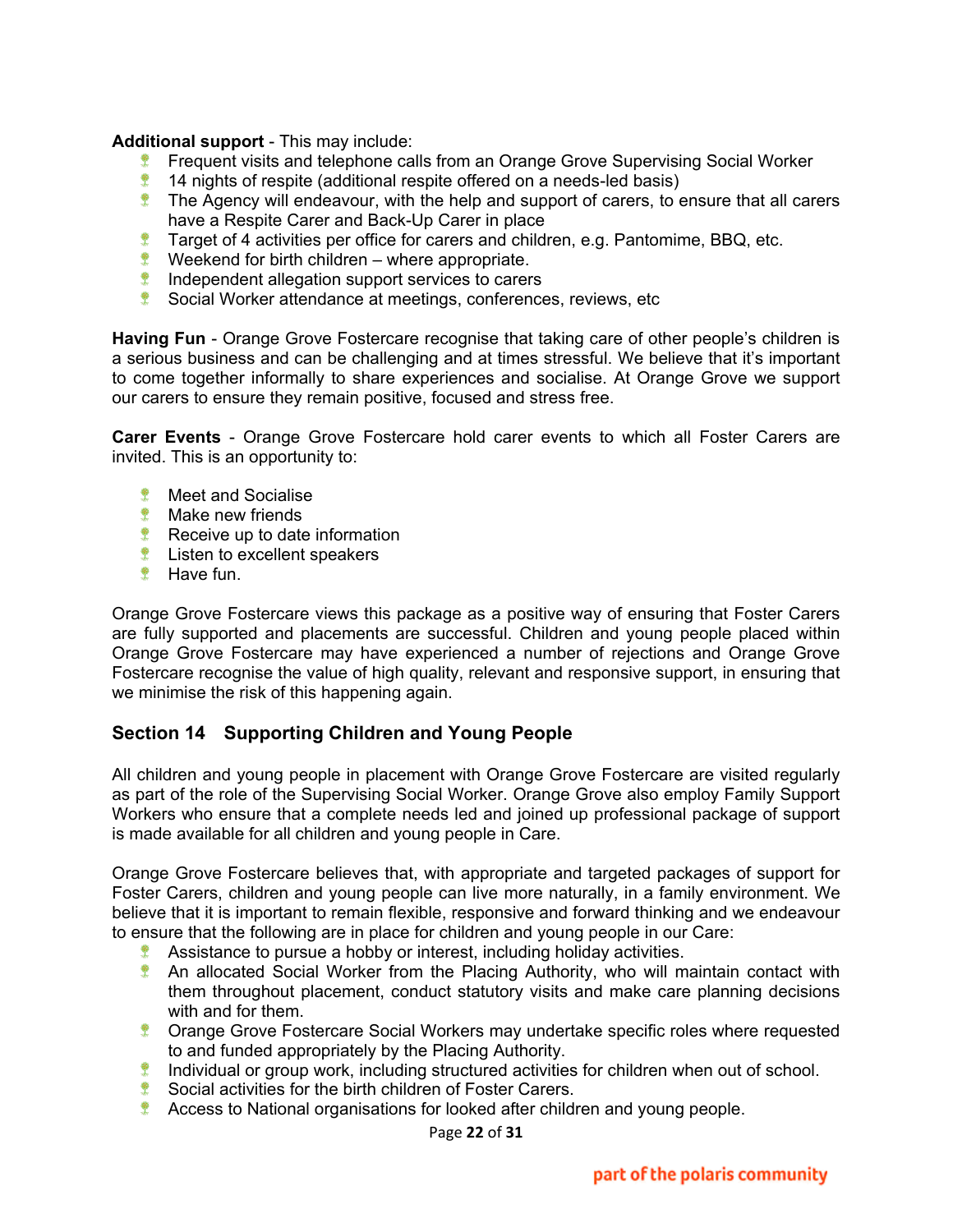- **Practical assistance with transport and access to external facilities and services.**
- **Supervised contact with families.**
- **<sup>\*</sup>** Life story work.
- **The Young Persons' Guide.**
- **Permanency planning.**
- **the Crange Grove Fostercare has a commitment to a child centred service through the** promotion of a broader understanding of the emotional needs of children and young people and the implications for their Foster Carers.
- **Independent Children's Helpline for foster children and birth children.**

#### **Additional Events:**

Orange Grove Fostercare arrange regular consultation and participation groups for young people:

- Childrens' Forum
- *\** Birth Children Weekend.

## **Section 15 Statistical Information**

#### **Number of Foster Carers**

As at 22 April 2021 the number of approved Foster Families in the London and Essex Office was 39.

As the number of referrals of children and young people needing foster placements always outweighs the number of approved Foster Carers with suitable vacancies, Orange Grove Business Planning is continually active in relation to the Recruitment and Assessment of prospective Foster Carers.

The London and Essex Office has 6 prospective Foster Carer families who are at various stages of their assessment process.

#### **Number of Fostered Children and Young People**

There are 39 children and young people placed with the London and Essex Office of Orange Grove Fostercare.

Of those:

11 of these children and young people have been in placement for less than six months.

4 of these children and young people have been in placement for between six and twelve months

24 of these children and young people have been in placement for over twelve months

15 of the children and young people placed are of black or ethnic minority origin

14 of the children and young people placed are female

25 of the children and young people placed are male

3 of the children and young people placed are aged 0-5 years

8 of the children and young people placed are aged 6-10 years

11 of the children and young people placed are aged 11-15 years

17 of the children and young people placed are aged 16+ years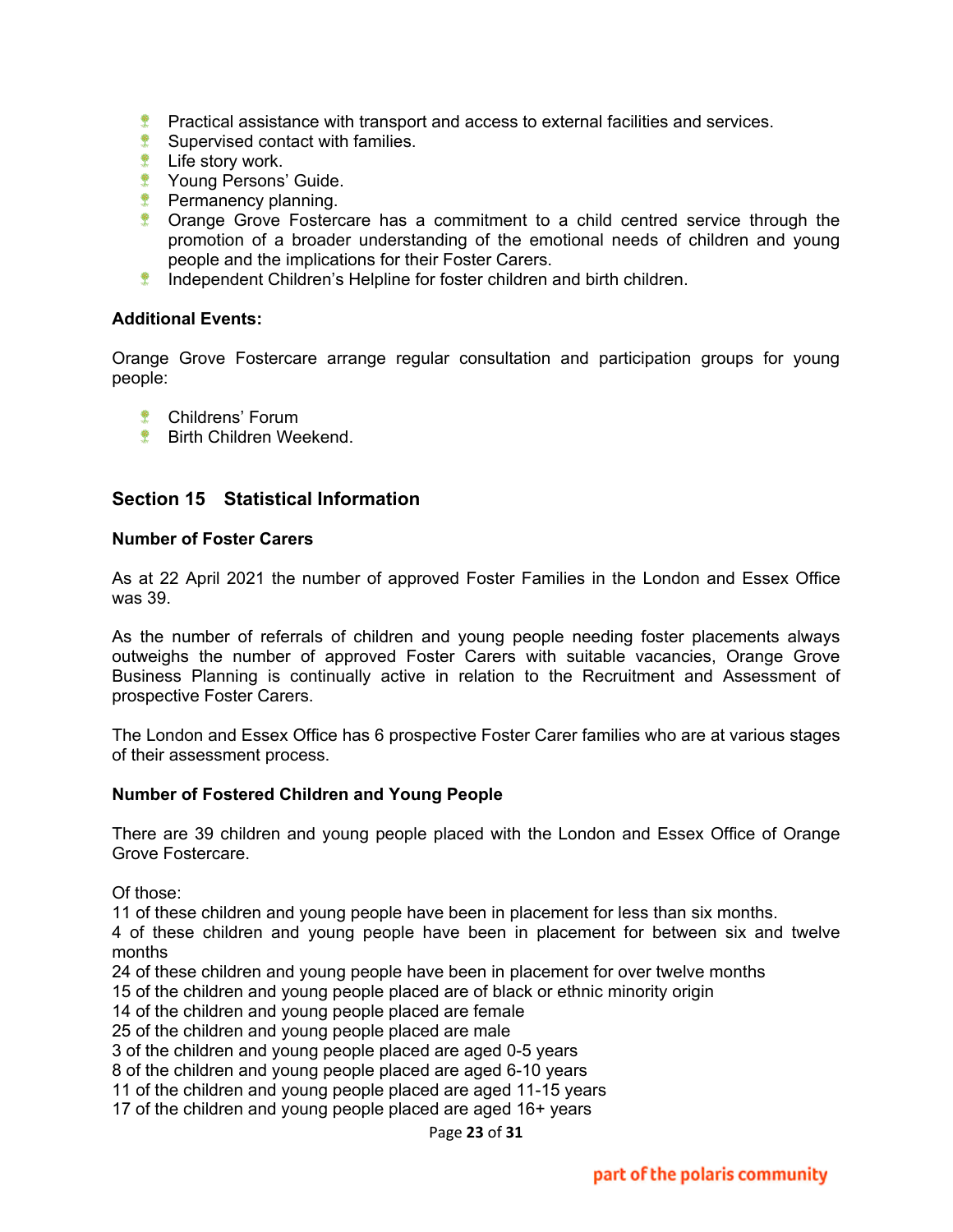# **Section 16 Outcomes**

Orange Grove Fostercare believes and is dedicated to ensure that:

- Children and young people are appropriately matched into a suitable foster family.
- $\bullet$  Children and young people are healthy and access leisure and health services.
- **Any health needs are understood and monitored.**
- **Children and young people are safe.**
- **EXEC** Foster Carers are appropriately recruited, trained, monitored and supervised.
- 壁 Children and young people achieve their full potential.
- **All children in Care enjoy their experiences and develop self confidence.**
- 壁 All children in Care attend education and thrive to the best of their ability.
- 夔 The recruitment of staff and Foster Carers is focused on children and young people.
- $\ddot{\ddot{\mathbf{x}}}$  Children and young people in Care are involved in decisions regarding their life.
- **Children and young people are prepared for their future.**

## **Section 17 Quality Assurance**

Orange Grove Fostercare operates a dynamic quality assurance and continual improvement framework, with centralised and controlled policies and procedures, and a central source of controlled documentation, national information, advice and support.

Performance and objectives across the organisation are standardised, recorded, monitored and evaluated through evidenced data collection and analysis throughout all offices. This results in a robust and clear evaluation of working, best practice, standardisation and the achievement of positive outcomes.

The promotion of continual improvement throughout all aspects of the service increases quality awareness within our staff teams, experienced and dedicated foster carers and children placed with Orange Grove Foster Carers, who are supported to achieve positive outcomes.

In relation to Orange Grove Foster Panels we have a robust process for assessors to follow, to ensure every Form F achieves the standard required, with robust analysis, detailed information and all necessary completed checks. Form F's and all Panel paperwork is checked by the Registered Manager to ensure completeness, accuracy and compliance. It is then approved for Panel acceptance by liaison between the Panel Chair and Panel Advisor in advance of circulation to Panel Members. Any paperwork that is not Panel ready is immediately returned to the office for completion or removal from Panel if the compliance issues cannot be addressed in time. All Panel members are required to complete a Summary Sheet on all new assessments and reviews presented to Panel and forward this to the Panel Chair. The Summary Sheets help to monitor the quality of work submitted to Panel and Panels continual development. They also ensure that any issues, concerns and positives are identified prior to Panel and raised with the Chair, ADM and Panel Advisor as necessary. Panel Members also record on the Summary Sheets questions they would like to ask at Panel and the Chair will collate this information prior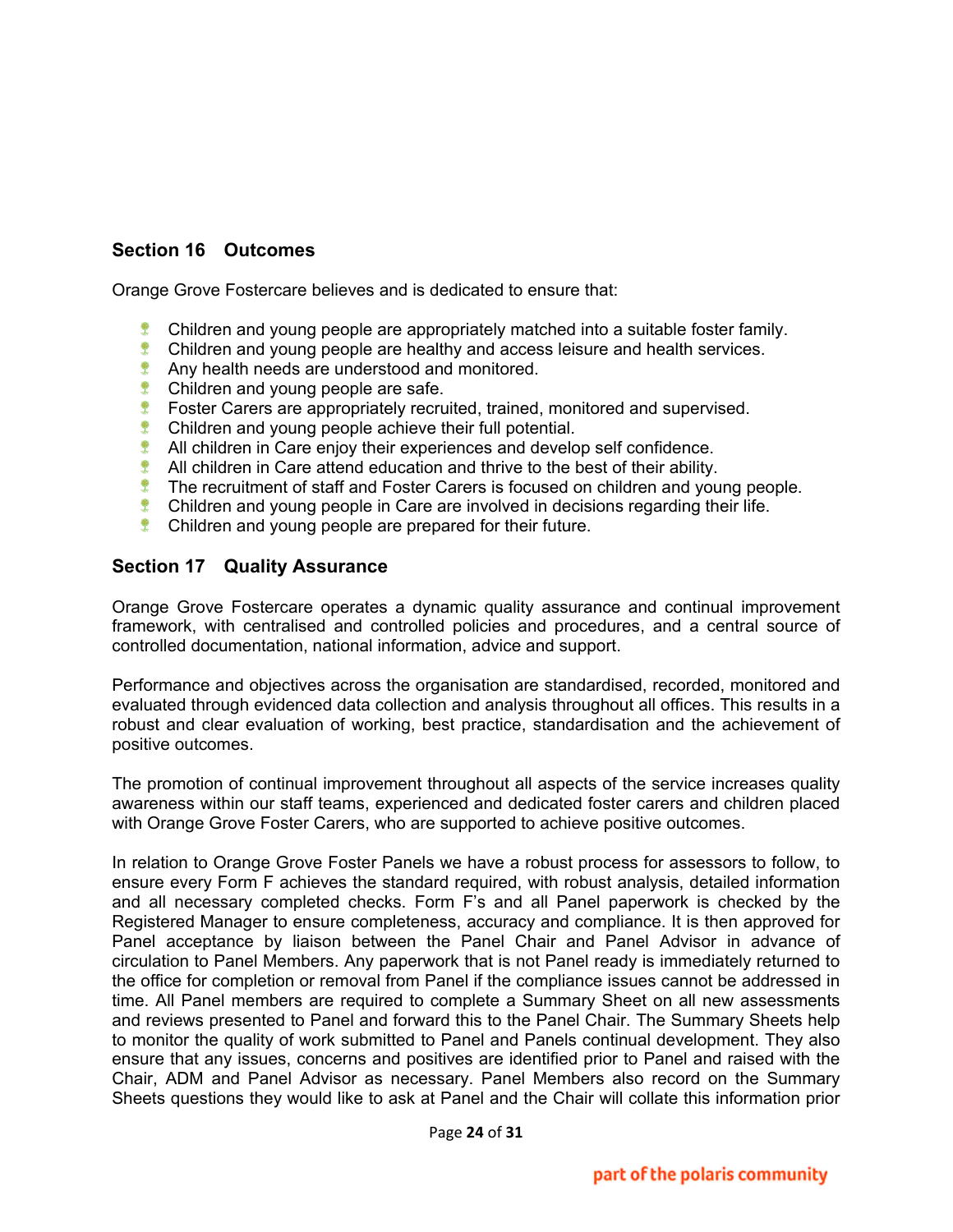to Panel to ensure a smooth, efficient, effective and transparent process.

Outcome of children and young people are monitored to review progress and outcomes.

# **Section 18 Complaints and Compliments**

A complaint is a form of consultation which may generally be defined as an expression of dissatisfaction with a service provided by the Agency, which requires a response. This might be an appropriate service, a decision-making process, the standard or quality of service, no service or inadequate service.

At their most extreme, complaints raise safeguarding concerns that require immediate statutory investigation. At a lower level, they provide valuable feedback about how services to children and young people can be improved. All complaints are treated seriously and proportionately. They must be reported and recorded clearly and quickly and passed on to the relevant manager for their urgent consideration at the first oppo**r**tunity.

## **Who can make a complaint or representation?**

- Children and young people placed with the Orange Grove carers and care leavers previously placed with the Agency carers;
- Foster Carers, staff members, Local Authorities or any other person who has had involvement with the Agency;
- Foster carers, birth parents, relatives or significant others on behalf of children fostered, as considered by the Agency to have sufficient interest in the child or young person.

A complaint can be made up to 12 months from the event giving rise to it. This time limit can be extended at the discretion of the Complaints Officer.

If the complainant wishes to remain anonymous, then the Agency may be unable to investigate the situation. If there is any indication of a child being at risk, the information will be passed on to the relevant Local Authority / notification to Ofsted.

Orange Grove welcomes the opportunity to reflect on practice and service provision to provide a safe and positive experience for children and young people with the Agency carers. The complaints procedure should offer a useful tool for indicating where our services may need improving; conversely compliments can indicate to us what we are doing well.

Orange Grove aspires that concerns, representations and complaints are resolved swiftly. The Agency will ensure that the person making a complaint is kept informed at all times of the progress of the procedure throughout, and that they are consistently treated with dignity and respect, with all staff members being open and courteous in their communication with the complainant.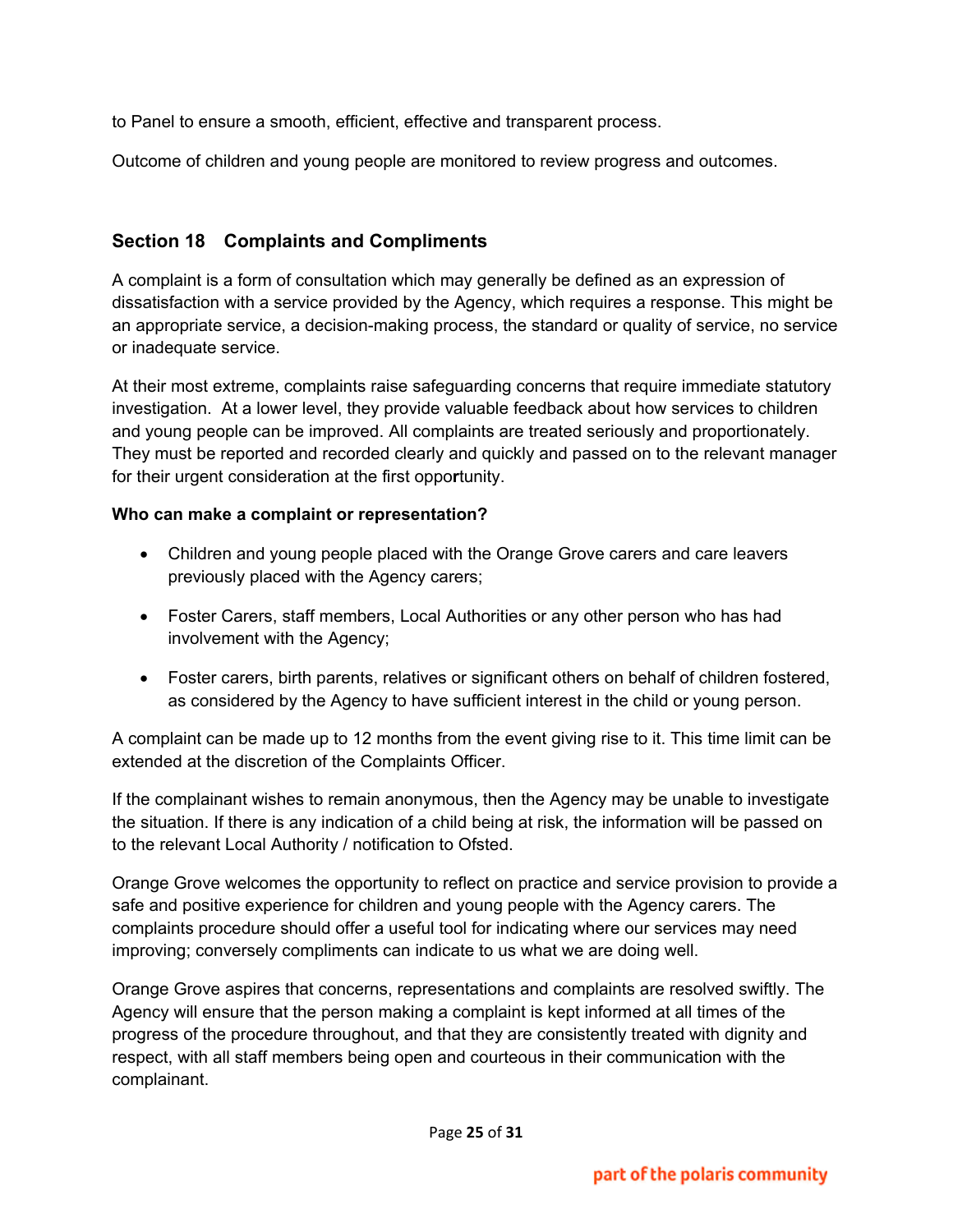Orange Grove will take account of the rights of the complainant, of their culture, disability, gender and method of communication when undertaking an investigation. Staff should be especially sensitive to the needs of children with particular communication problems to ensure they receive equal access to the complaints procedures.

Orange Grove will manage all complaints in accordance with information sharing and data protection requirements. Records will be kept securely, with consideration to the importance of confidentiality.

All Complaints and Representations will be monitored by the Complaints Officer. The Complaints Officer must be advised of all matters regarding complaints or representations. The Complaints Officer will notify the Registered Manager where he / she is not already aware; the written record of all complaints / representations shall at all times be available to the Registered Manager.

The Complaints Officer will also report to the management team, complaints, representations and their outcomes so they may be used to further develop practice, policies and procedures.

No person subject to a complaint or representation shall take part in its consideration, unless considered appropriate by the Registered Manager.

Should a complaint or representation be received concerning the Registered Manager or Senior Manager, the Complaints Officer will appoint an independent person to undertake an investigation.

Orange Grove hopes that most things that someone is concerned about can be settled and resolved prior to embarking into the Complaints process, through discussion with the person they would ordinarily have most contact with, or through discussion with their line manager. Where a concern has been raised, in the event that such discussion does not provide the desired outcome, the individual should be consulted as to whether they wish the matter to be managed as a Representation or whether he / she wishes to proceed into the Complaints process. A copy of the Complaints, Representations and Compliments Policy and Procedure should be provided to the complainant to maximise clarity of process.

In the event of the individual wishing to embark on the Complaints process, the following stages of the procedure should be followed.

# **Stage 1: Informal Resolution**

Every opportunity shall be made for any complaint to be resolved at an early stage. At the outset, the complainant should be asked for their desired outcome.

A complaint is considered as made on the date on which it is first received by the Agency. Complaints may be submitted in writing or given verbally. Where given verbally, this must be recorded in writing by the recipient and dated.

The recipient of the Complaint is required to immediately inform the Complaints Officer, who will within 3 working days of being informed, provide written acknowledgement to the Complainant.

Page **26** of **31**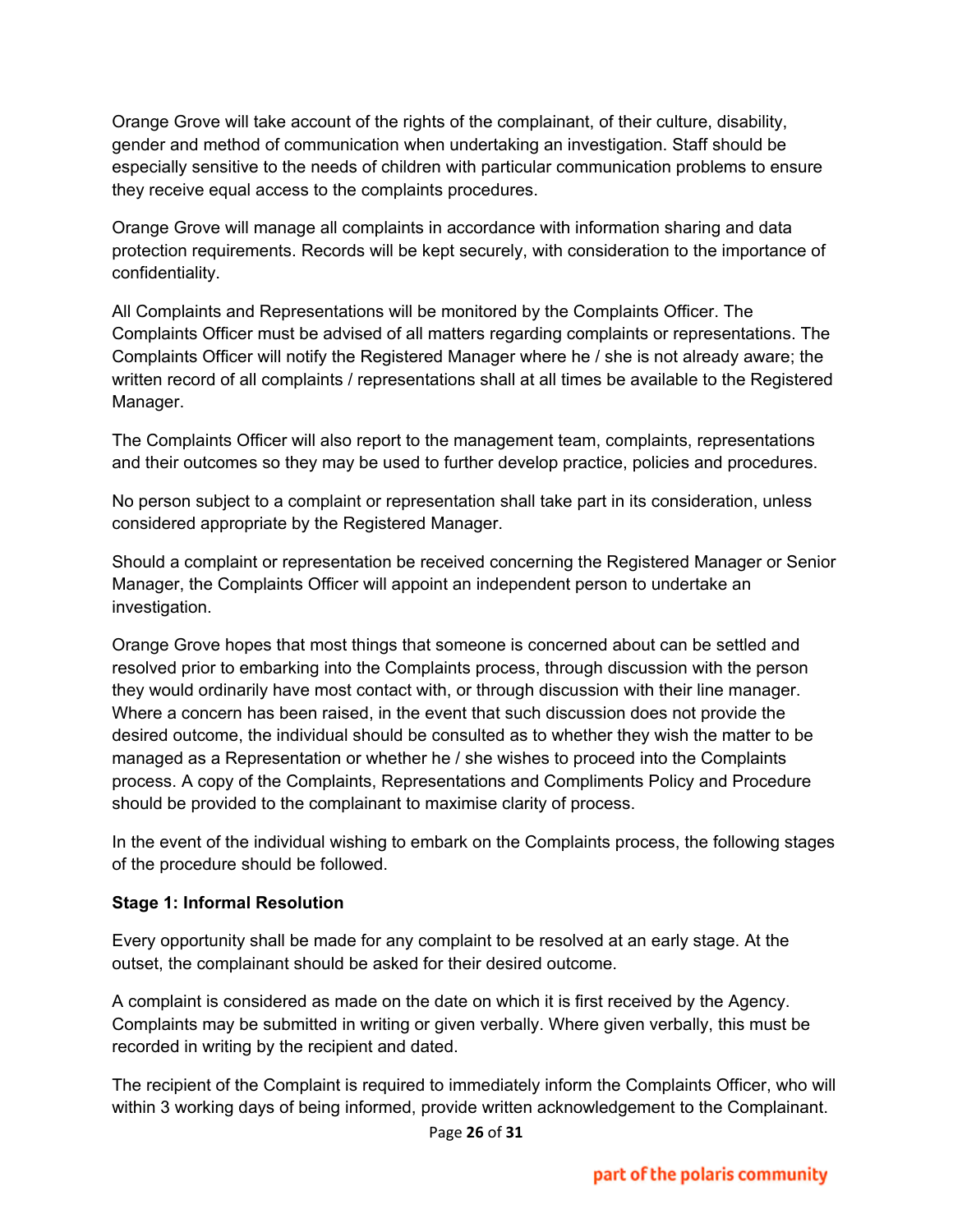Complaints will in the first instance be investigated within the Registration in an attempt to resolve the complaint informally. The person identified as the most appropriate to respond to the Complainant will be appointed to lead on the complaint at this stage and will discuss the complaint with the Complaints Officer.

The Complaints Officer should aim to conclude complaints being dealt with at Stage 1 within 10 working days of being notified of the complaint. This timescale may however be extended by mutual agreement by a further 10 working days if it is felt the Complaint can be satisfactorily dealt with informally but more time is needed. You may be contacted by telephone to discuss your complaint in more detail.

If the matter is resolved the Complaints Officer will be duly informed. The local Registration will provide a written response to the complainant confirming the agreed resolution and this will be copied to the Complaints Officer.

In the event that an Informal Resolution cannot be reached within the above timescales, the Complaints Officer will inform the complainant that he / she has the right to move on to Stage 2 if he / she so wishes. However, in circumstances where the complainant still wishes to continue within Stage 1 in order to reach Informal Resolution, the time period may be further extended to a maximum of a further 10 working days with the complainant's agreement or at his / her request.

If the complaint cannot be resolved informally at Stage 1, or if the Complaint is considered to be sufficiently serious to warrant a more formal investigation, Stage 2 of the Complaints process should be implemented.

# **Stage 2: Formal Investigation**

The complainant should contact the Complaints Officer either in writing or verbally, providing reasons why they are not satisfied with the outcome of Stage 1 of the Complaints procedure and that they wish to proceed to Stage 2.

Receipt will be acknowledged in writing by the Complaints Officer within seven working days, with a proposed plan of investigation, including an estimated timescale. In the event that the nature of the Complaint received and the desired outcome is not sufficiently apparent, this should be clarified by the Complaints Officer and may be sent to the complainant for confirmation.

Thereafter Stage 2 investigation shall, subject to accessibility of communication with the complainant, take no longer than 25 working days from the date of the start of the formal investigation. Occasionally, due to unforeseen circumstances, this deadline may not be met and in that event the complainant will be notified accordingly. Any extension to this timescale will be agreed with the Complaints Officer, taking into consideration the availability of the complainant and others who may be required to partake in the process of investigation.

Written confirmation of the outcome of the formal investigation shall be sent to the complainant within 10 working days of the completion of the investigation by the Complaints Officer.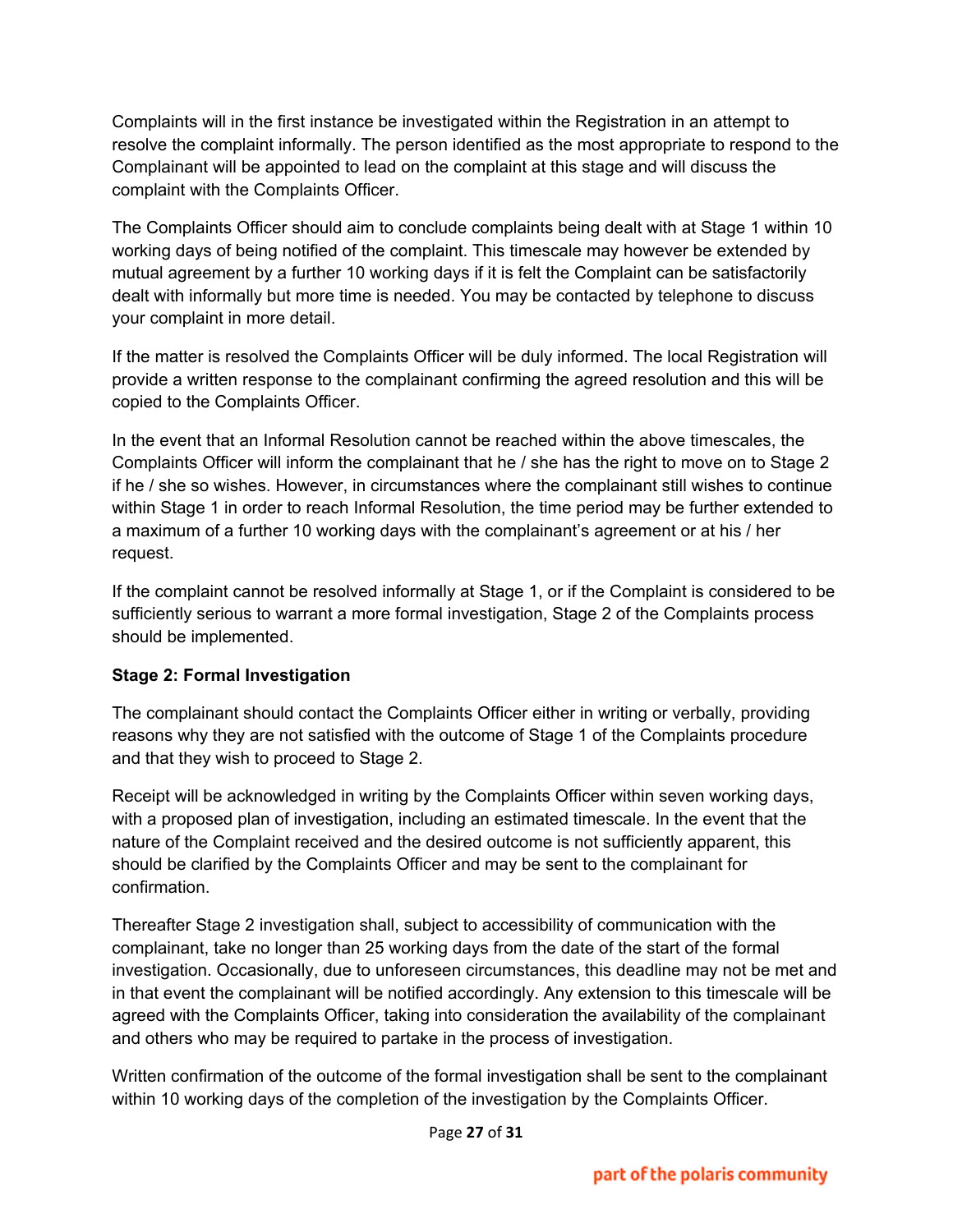The Complaints Officer will ensure that the complaint is properly investigated and will assign a lead investigator by whom the investigation will be conducted. The investigation will be undertaken by a suitably qualified employee which will ordinarily be the Registered Manager, unless the Registered Manager is the subject of the complaint, or has already been instrumental in response to the complaint under Stage 1. In such circumstances, a person suitably independent of the complaints process to date will be identified by the Complaints Officer to undertake the investigation. The Complaints Officer may be the appropriate person to complete an investigation.

The investigating officer will have access to:

- Content and context of the complaint made;
- Orange Grove Fostercare policies and procedures;
- Relevant file records (written consent to be provided by the complainant where the investigating officer is external to the Agency).

The complainant may bring a support person to any meeting convened, or in the case of a child or young person, they may attend with an advocate. The Complaints Officer should ensure that the complainant is adequately supported in the meeting and that detailed and accurate (though not verbatim) minutes are taken and kept.

All persons relevant to the complaint should be informed of the complaint and interviewed in order to provide explanation of their account of the matters complained against.

A meeting may be proposed involving both those complaining and those complained against, should this be deemed helpful in resolution of the complaint received. However this is not recommended where any persons involved are likely to feel intimidated.

On conclusion of the investigation, a written report shall be prepared by the person undertaking the investigation within 5 working days and sent to the Complaints Officer, which will incorporate the process of the investigation, findings of each point of the complaint (i.e. whether upheld or not upheld) recommendations of any actions required and learning outcomes.

The Complaints Officer will provide a written response to the Complaint within a further 5 working days. This should, as far as possible, answer all issues raised by the complainant, be as helpful as possible and apology provided for any shortcomings in the service found and what action the Agency intends to take as a result of the investigation into the Complaint.

Where the Complaint is in regards to an employee of the Agency, the HR Manager should be consulted prior to the written response being sent.

Those who are subject of the Complaint should be informed in writing of the outcome of the Complaint together with any actions arising.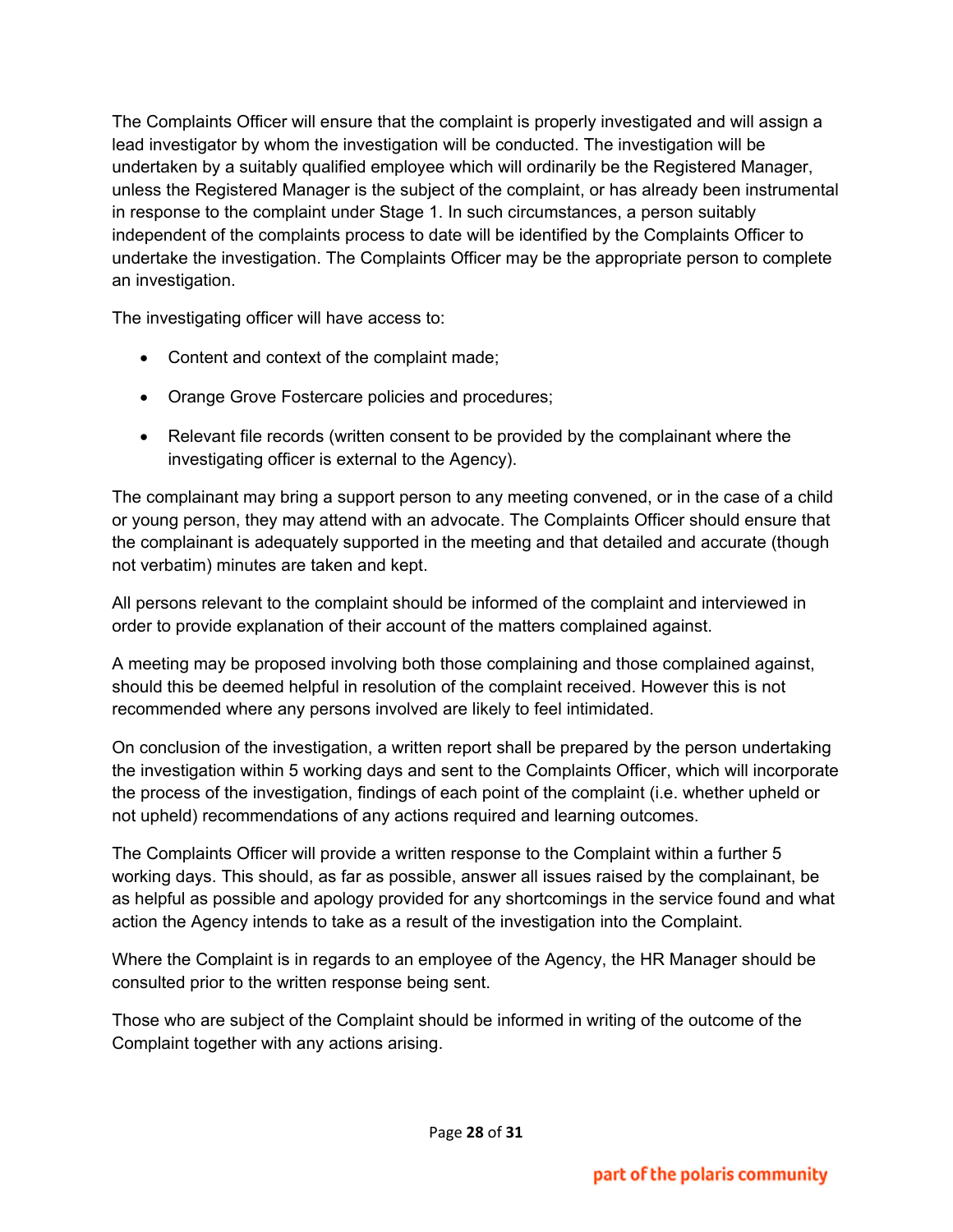In the event that the complainant raises additional matters at the point of requesting progression of the complaint to Stage 2, consideration should be given to seeking an outcome through a separate Stage 1 investigation for any such additional matters.

However, where agreement is reached between the complainant and the Complaints Officer, the additional matters may be **incorporated into Stage 2.**

# **Stage 3: Independent Investigation**

If the complainant continues to feel that their complaint has not been dealt with to their satisfaction, Stage 3 may be implemented. The complainant should inform the Complaints Officer, preferably in writing, that they wish to progress their complaint to Stage 3, within 28 days of receipt of written confirmation of the outcome of Stage 2, providing reasons why they are not satisfied with the outcome of Stage 2 of the procedure.

The Complaints Officer will acknowledge this request within 7 working days, with explanation of the process of independent investigation. The Complaints Officer will notify the Chief Operating Officer and Responsible Individual in writing of the complaint.

The Complaints Officer will liaise with the complainant with potential dates for the Panel Meeting subject to reasonable availability. This timescale is subject to ongoing communication with the complainant, unless agreed between the complainant and Complaints Officer that this period should be extended.

The Complaints Panel and Meeting will be convened within 30 working days, comprised of three people, to include an Agency Director and two persons independent of the Agency. One person should be assigned as Chair of the Panel by the Complaints Officer in order to contribute to the organisation of the Panel.

The Complaints Panel will consider any oral or written submissions and the process to date. All written materials must be made available to the members of the Complaints Panel a minimum of 5 working days in advance of the Panel Meeting.

The complainant may bring someone with them to support them at the Panel Meeting. A child or young person may bring an advocate who would also have the right to speak at the Panel.

The Panel will arrange for other relevant parties concerned with the complainant to attend as required. When the Panel has considered all information and views presented the Meeting will end.

The Panel will reach a decision within 24 hours of the meeting. The Panel will complete a written report of their investigation, which will include:

- The process and adequacy of the investigation prior to Stage 3;
- Findings on each of the complaints being investigated;
- Conclusions / outcomes reached;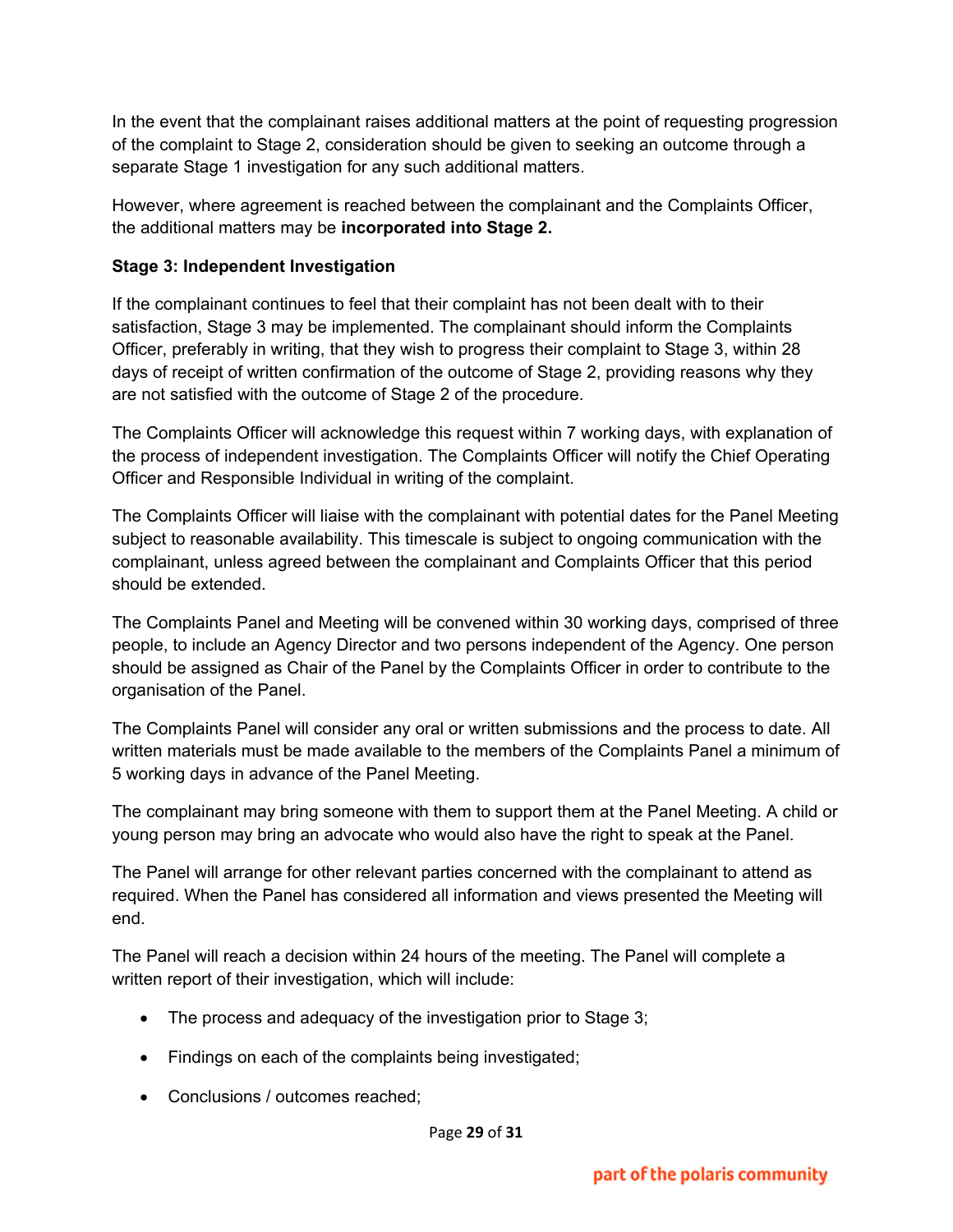• Recommendations of actions required / learning outcomes to be considered.

The Panel will communicate its decision and conclusions in writing to the Complaints Officer within 5 working days.

The Complaints Officer will write within 5 working days of receipt of the written Panel decision to the complainant setting out their proposals for resolving the complaint and consideration to learning outcomes.

# **Completion of Complaints Procedure**

Completion of Stage 3 marks the end of the Complaints Procedure. In the event that the complaint cannot be resolved through the above processes, to the satisfaction of all, the complainant may refer the matter to Ofsted.

# **Withdrawal of a Complaint**

The complaint may be withdrawn either verbally or in writing by the complainant. Orange Grove Fostercare must write to the complainant to confirm the withdrawal of the complaint. In such circumstances, it is good practice for the Agency to give consideration as to whether it wishes to continue to consider the issues that gave rise to the complaint and any consequent learning outcomes.

# **Complaint Monitoring**

The Complaints Officer and Registered Manager shall keep a register of all complaints that records details of complaints and their resolutions.

Details of any investigation into a complaint or representation regarding a foster carer will be made available for information to the Agency Fostering Panel.

# **Carer Allegation**

Children can be subjected to abuse by those who work with them in any and every setting. All allegations of abuse or maltreatment of children by a professional, staff member, Foster Carer, or any other person in contact with children will be taken seriously by Orange Grove Fostercare and treated in accordance with current procedures. Orange Grove Fostercare has a clear Carer Allegation support system.

# **Whistle-Blowing**

Orange Grove Fostercare aims to nurture an environment for children, young people, foster carers and staff and all others relevant to the care of children and young people placed to feel able to raise issues and draw attention to gaps in service provision without fear of reprisal. The Agency has a Whistleblowing Policy for reporting circumstances that may arise where foster carers or employees feel unable to raise concerns because they feel there is reasonable doubt that these would be dealt with sufficiently.

# **Compliments**